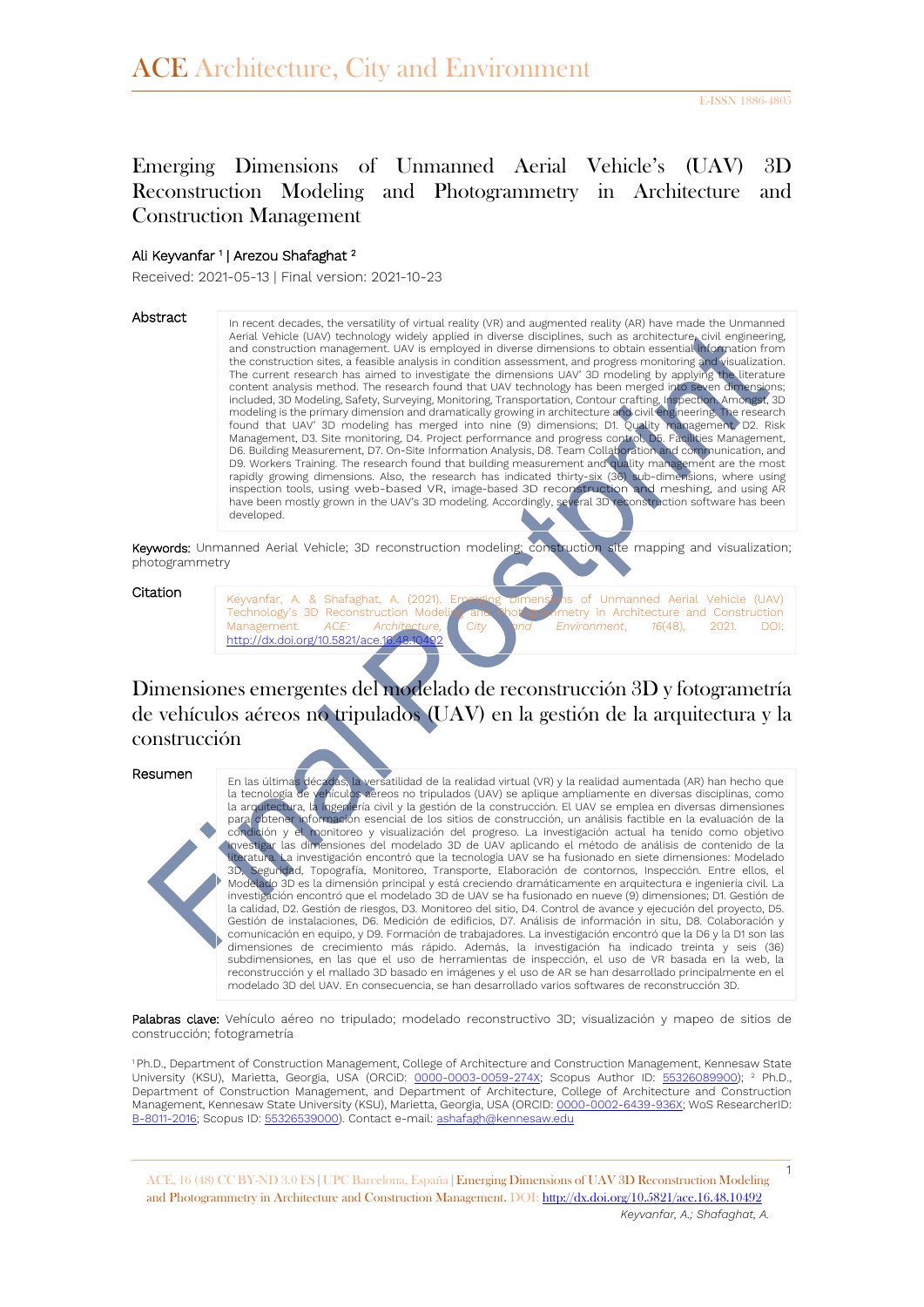## 1. Introduction

Unmanned Aerial Vehicle (UAV) is known as Remotely Piloted Vehicle (RPV), Micro Aerial Vehicles (MAV), Small UAV (SUAV), Remote Controlled (RC) Helicopter, Remotely Operated Aircraft (ROA), and Model Helicopter (Siebert and Teizer, 2014). In recent decades, the versatility of virtual reality (VR) and augmented reality (AR) have made UAVs widely applied in diverse disciplines, such as architecture, engineering, transportation, archaeology, and geology (Muñoz Salinas and Garcia-Almirall, 2010; Dib *et al*., 2013; Marques *et al*., 2017). UAV usage in each discipline varies, depending on the requirements; for example, in archaeology, UAV is used to capture 3D geometry information of heritage monuments, while survey, mapping, and safety are widely used in transportation (Keyvanfar *et al*., 2021).

The focus of the current study is the usage of UAVs in architecture and construction management projects. Laser scanning, Robotic Total Station (RTS), labor-intensive GPS are such space-borne applications in construction management. However, they are limited in labor-intensive, timeconsuming, costly, limited range and area size to cover, high measurement errors of monitoring projects (Tang *et al*., 2011). In turn, obtaining essential information from the construction sites, a feasible analysis in condition assessment, and progress monitoring need an intuitive information visualization under the capacity of UAV (Abd Majid *et al*., 2012; Majid *et al*., 2012; Barsantia *et al*., 2013; Ham *et al*., 2016). Architects and civil engineers see the UAV as the must-have technology due to its micro/meso size, easy handling mechanism, and simple attached camera. The versatility of the UAV and its capabilities for messy and complicated works make it widely used. UAVs can handle the limitations of space-borne-based technologies through air-borne solutions. Using drones has been dramatically grown for construction mapping and visualization. Although we can use either drones or satellites for geospatial imagery and analysis of the construction projects, several concerns affecting our technology selection (Murugan *et al*., 2016; Báez *et al*., 2020). The following describes these concerns briefly.

- i) *Efficiency in progress tracking and monitoring:* Although the spatial and spectral resolution of the remote sensing satellites has been substantially enhanced, using UAVs is highly demanding since it can track the progress by flying closer to the ground and capturing centimeter-level spatial resolution images. Hence, drones can generate centimeter-level resolution images, while 30cm would be the best deliverable resolution by commercial satellites. This issue highlights the differences between the accessibility of the information of drones and satellite imagery techniques.
- ii) *Type of construction activity:* Measuring every construction activity needs a specific level of spatial detail. For instance, the drone can measure the placement of girders or grading of earthworks in detail and provide a high-resolution visual perspective. At the same time, these abilities are oversight to the satellite.
	- Covering scale of construction projects: Drone is a cost-effective method suggested for 10 or fewer square kilometers area size projects. However, unlike commercial satellite constellations, drone technology cannot cover the wide areas beyond this limit, such as a synoptic view for monitoring complex ecosystems. Also, unlike commercial satellite constellations, the drone does not have the long-term archived data of years and decades; for example, monitoring the weather effects, climate changes, sea-shore development, or desert swamping during an El Nino year.
- iv) *Capturing Invisible Environmental Conditions:* Satellites can capture hyperspectral and multispectral data in diverse sizes and locations (such as subtle stress in water bodies and vegetation) in the infrared portion of the spectrum; however, the drone cannot do it.
- v) *The project phases:* Although both drone and satellite technologies can be used for every phase of the project (i.e., design, construction, operation, demolition, etc.), using the drone is much cost-efficient even for daily exercises.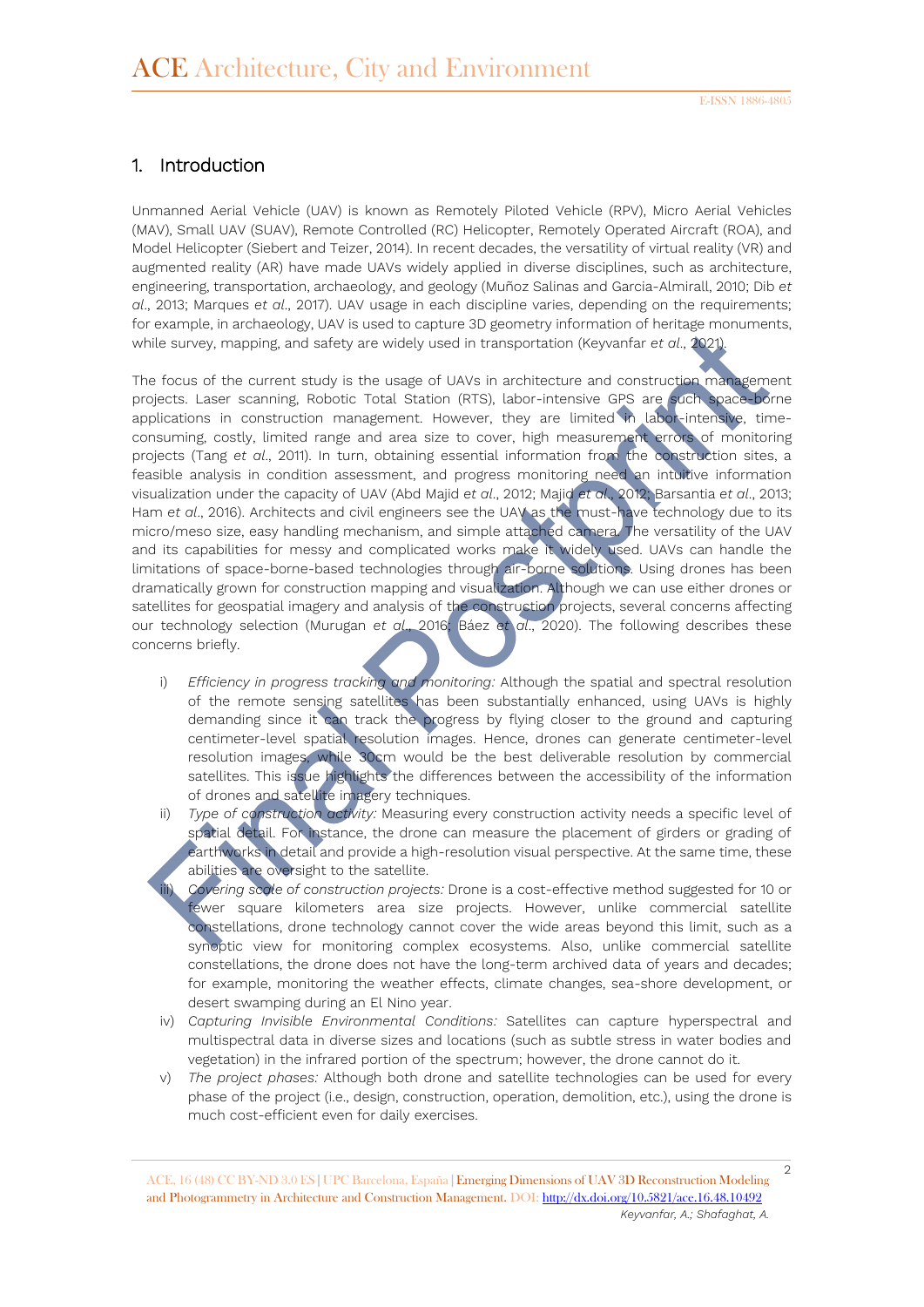- vi) *Type and size of information needed to capture:* The projects need a combination of data sources. The main difference between drones and satellite is the machine learning resolution techniques, which strongly depend on the object's size. For example, satellites can capture the construction sites even in low-resolution; however, the drone can help efficiently capture high-resolution imagery of the whole site and the objects (such as the wall, windows, facade of buildings, etc.) the width of at least 10px. For instance, Quadcopter Geoscan 401 can take high-quality aerial photos at 4 cm/pix high resolution and 1 cm / Pix for the altitude of 60m of air scan.
- vii) *Collision avoidance technology:* Drones are equipped with several types of object detection sensors to avoid collision accidents to objects and even fly safely in zigzagging paths of the construction site or indoor environments.
- viii) *Data Processing Capabilities*: The drone processing software is affordable, powerful, userfriendly, self-learning, and sometimes cost-free, while satellite imagery software is complicated and expensive, and hence, needs a more advanced computing system.
- ix) *Cost of project:* In general, we can track long-term changes (for instance, the earth's surface) for free through historical data by satellite imageries, while the drones cannot. Using drones would be a good solution for cloudy days when satellite data may not be complete enough.

To sum up, using satellite imagery data can be very useful for analyzing the long-term changes, while multispectral cameras have a higher resolution at a reasonable cost. The size of the projects would be a key driver in selecting the means; UAVs can handle the required imagery works for medium to small projects, while satellites are mainly recommended for large to mega-scale projects (such as sea-shore development). Therefore, the trade-off among the concerns mentioned above can help users achieve their desired goals.

UAV technology is predominantly used in architecture and construction management, merging into several aspects, included, 3D modeling, safety, surveying, monitoring, contour crafting, and inspection. For example, UAV will be attached with a thermal camera to collect the thermal picture; later, the 3D model of that building will be created that shows the thermal details using the data obtained from the UAV. Reviewing literature shows that 3D modeling is the primary dimension growing very fast. Accordingly, UAV has significant capabilities in site mapping and aerial photogrammetry for 3D modeling the construction projects (i.e., buildings, bridges, tunnels, etc.). The images were taken by UAV Will then be used for progress and performance monitoring of the construction projects. Accordingly, this research has aimed to investigate the UAV's 3D modeling dimensions and applications. The research has conducted two objectives. Objective one is to investigate and identify the UAVs' 3D reconstruction modeling dimensions in architecture and civil engineering. Objective two is to synthesize the 3D reconstruction modeling state-of-the-art based on their Features of Photogrammetry Reconstruction Generation, Capabilities in Reconstructing site elements, and the required computational System Specification. In addition, the research has applied the content analysis method as one of the well-established literature review analysis methods. The content analysis method will help explore the dimensions and sub-dimensions of the UAVs' 3D reconstruction modeling and measure the impact degree of each based on frequency. To conduct the content analysis, the research has investigated the available sources (i.e., books, journal articles, conference proceedings, etc.) across diverse research fields and searching the combination of two or three following codes (i.e., keywords); Unmanned Aerial Vehicle (UAV), 3D reconstruction modeling, photogrammetry, construction management, architecture, site mapping, site visualization, dronography, and automated project monitoring.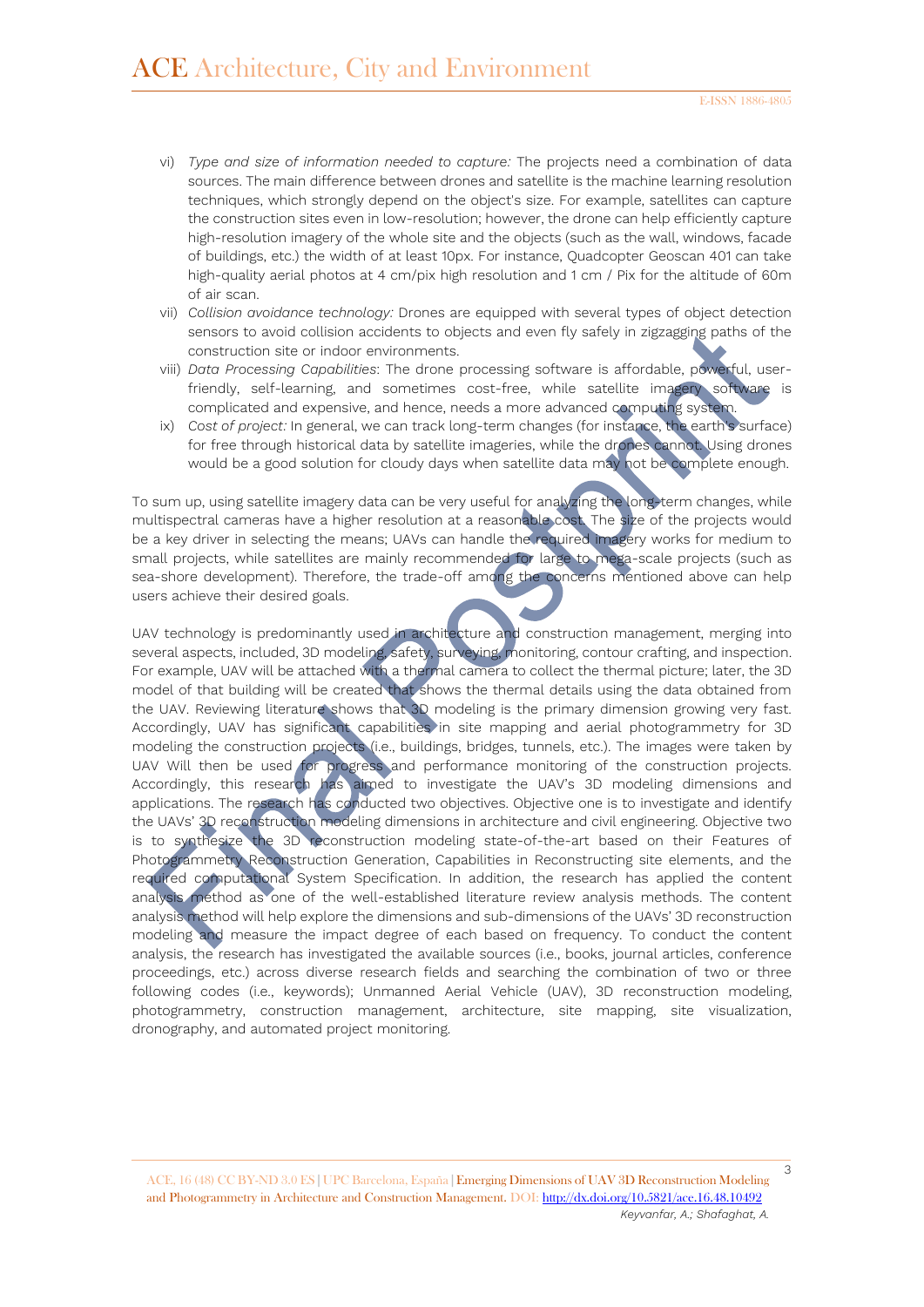# 2. Applications of the UAVs' 3D Reconstruction Modeling in architecture and Civil Engineering

3D reconstruction modeling is the most referenced dimension of UAV technology and is dramatically growing. The '3D Reconstruction of Generic House Roofs from Aerial Images of Urban Areas' is one of the earlier research projects conducted by 1997. This research focuses on the method that automatically generates the 3D model of the roof house of the residential areas in the urban site based on the aerial images. Later in 2007, another research was done by Jin and Xu (2007) entitled 'Reconstruction of the Building Objects from Multi-aspect High-resolution SAR Images.' They have used multi-aspect metric-resolution SAR images to reconstruct the 3D model of the building's objects automatically. Recently, in 2011, another research was conducted with the title 'Automatic Alignment of 3D Reconstruction Using a Digital Surface Model' by Wendel *et al*. (2011). In this research, they present the alignment of Structure from Motion (SfM) of the 3D reconstruction models, then use GPS information to create an overhead Digital Surface Model (DSM). Indeed, 3D reconstruction modeling emerged in different dimensions helping architects and civil engineers in project monitoring and management through either mapping or visualization techniques. The following presents these dimensions in detail.

i. *Quality Management:* UAVs' 3D reconstruction modeling has emerged for quality management in architecture and construction projects. It especially aids in detecting defects in the earlier phase of the project lifecycle (Zhao and Lucas, 2015). The 3D model of quality management has great advantages than 2D images, mainly overlooking issues, real-time checking, saving cost, and time of exploring issues (Portalés *et al*., 2018). In this regard, Hou *et al*. (2015) have emerged AR technology for quality management, enhancing performance and productivity while reducing cognitive workloads. Fazel and Izadi (2018) designed an interactive multi-marker AR system for building quality and accurate free form prefabricated surfaces. Tavares *et al*. (2019) have developed a combined, coordinated AR-BIM (Building Information Modeling) system that the operator can use to track welding in beam joints and make sure highest flexibility throughout the beam assembling. In addition, some researchers have studied how to control construction quality through inspection devices. For instance, Portalés *et al*. (2018) have designed an AR-based tool for inspecting the pre-fabrication building process and documenting it through manual measurements and 3D data. Also, Kwon et al. (2014) have designed an AR-BIM combined system to enhance construction defect management.

ii. *Building Measurement:* UAVs have been widely used to conduct as-built project monitoring through a field-realistic system (Biljecki *et al*., 2015). For instance, Siebert and Teizer (2014) developed such a system focusing on the extent of the UAV photogrammetry errors for ground truth measurements of the construction site (Colomina and Molina, 2014). Recently, a few researchers have studied the geometric accuracy of the 3D model of the site. For instance, Shazali and Tahar (2019) have investigated the minimum possible errors (less than 4cm) while generating the 3D model of the actual measurement of the as-built project. Freimuth and Konig (2018) have improved the as-built data generation process through UAV's automatic data acquisition of the structural objects. Their system can guide and control the flight around building structures capturing the required as-built information of the objects. Moon *et al*. (2019) have investigated data integration and data processing through photogrammetry and developed a new method to merge hybrid point cloud data obtained from UAV-based image processing and laser scanning. They could achieve a good result in comparing original blueprints of the projects and surveyed geometry. Recently, Kim *et al*. (2017) have conducted UAV-driven hybrid image-processing for crack identification, obtaining cracks thicker than 0.1 mm with 7.3% Maximum length-estimation error.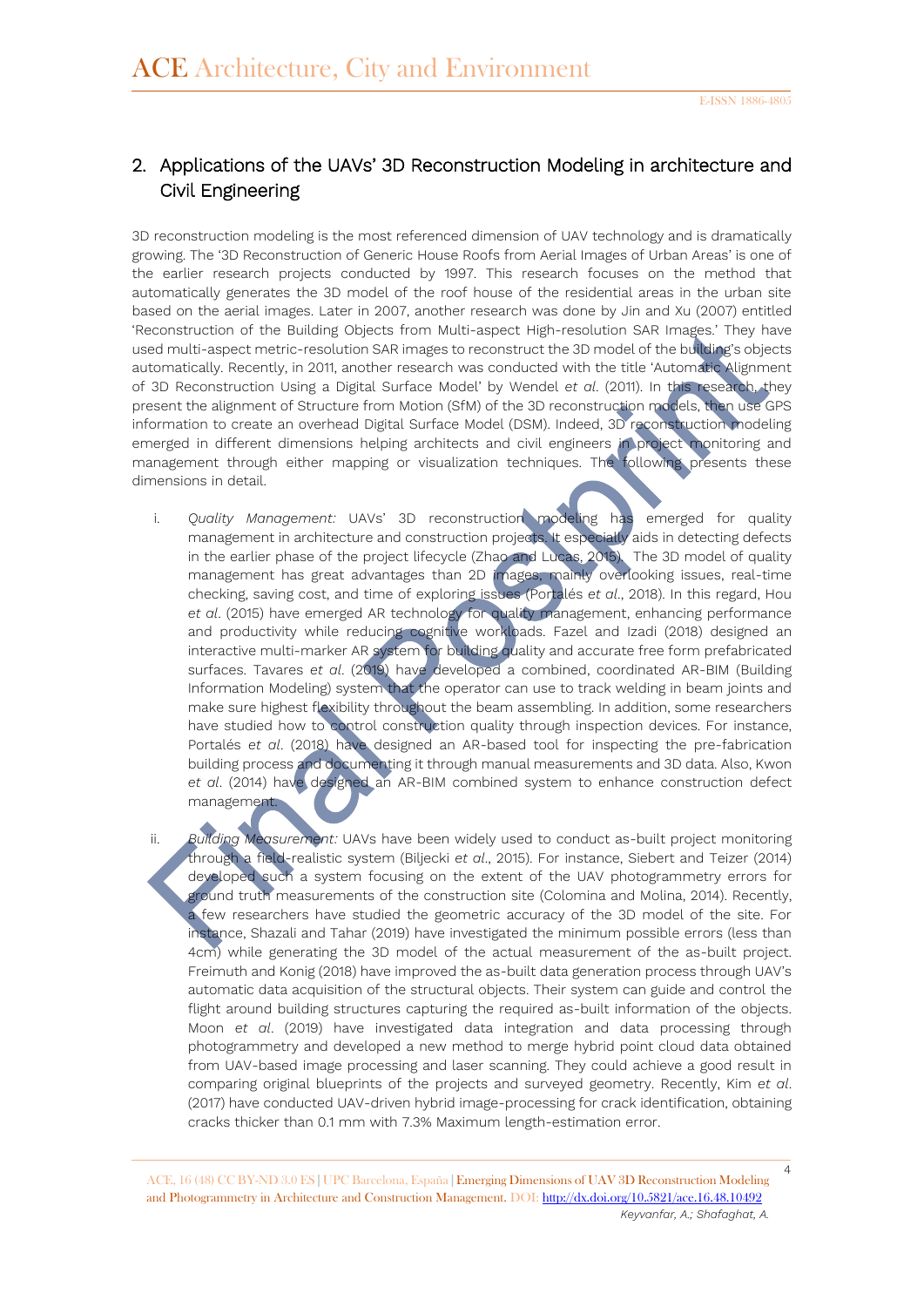Ficapal and Mutis (2019) developed a system for facade thermal bridges detection, assessment, and diagnosis using UAV-driven infrared thermography. Their system can analyze the building envelope's performance regarding energy consumption, the actual state of deterioration, functionality, and then offers possible scenarios for the best use of the existing structure. Freimuth and Konig (2018) have integrated UAV and BIM technologies to automatically trigger inspections through a visual inspection task in a 3D environment.

- iii. *Risk Management:* Regarding risk management through 3D modeling, the researchers have emerged in diverse disciplines, such as workers' safety, risk of accidents, and hazardous situations (e.g., unprotected openings or edges, the proximity of overhead power lines, the proximity of boom vehicles or cranes, etc.). For instance, de Melo and Costa (2019) have applied UAVs in collecting visual assets to evaluate the compliance of safety rules and regulations on the construction site. Their system integrates UAV technology and resilience engineering (RS) to sustain the construction project's safety planning and control (SPC) process. Kim *et al*. (2017) developed a UAV-assisted visual monitoring system to assess the safety intervention against struck-by hazards in the construction site by quantifying the proximities automatically among construction entities, enhancing safety for laborers and workers. Liu *et al*. (2019) have integrated UAV and BIM technologies and developed a new web-based dynamic safety-inspection technique which combines safety information (i.e., videos) of the real environment and virtual camera parameters in the BIM platform, an update the off-site risk managers and executive managers for better transparency and accurate decision making
- iv. *Site Monitoring:* Monitoring the construction site and workers is critical during the construction phase. Architects and civil engineers, and coordinators need several rounds of job-site progress monitoring inspections and safety inspections in the construction site while sticking to an on-time and planned budget. However, there are a few studies about borrowing UAVs for progress monitoring. In general, UAVs can do all these jobs more accurately, faster, and without human-error distractions. Using UAVs can generate a panorama of a construction site, identify the layered design, generating the as-built point cloud data, simulating aerial photogrammetry point cloud, etc. For instance, Bang *et al*. (2017) has applied a UAV and image stitching technique for developing the panorama based on high-quality image data; Kim and Kim (2018) have developed the First Personal View (FPV) to monitor onsite condition and status by a quadcopter drone to share the reports to construction project managers and other members.
- v. *Project Performance and Progress Control:* The immersive technologies aid construction processionals in comparing virtually as-built progress against planned schedules. The AR on PC, tablet, or mobile is the advanced technology for construction control and monitoring through facilitating the real-time estimation and visualization of on-site construction jobs (Ratajczak *et al*., 2019). Reviewing literature determines that very few researchers have studied project scheduling through 3D reconstruction modeling. Kim et al. (2017) have developed an AR-driven 4D CAD method linking AR's 4D and 5D objects in the site with the real images and then implements schedule information for revisions if needed. Recently, Ratajczak *et al*. (2019) developed a new system by integrating AR and BIM with a locationbased management system (LBMS), which can explore scheduling deviations and report the context-specific progress data and project managers.
- vi. *Facilities Management:* Facilities management through 3D modeling has focused on dynamic data integration. For instance, Sampaio *et al*. (2012) have developed a VR-driven system for controlling the performance of periodic inspections of the interior and exterior wall maintenance. In addition, Williams *et al*. (2015) have designed an automated BIM2MAR process to convert a complex geometry on a mobile computational platform, which aids facility managers in accessing real-time and updated information through AR technology.

<sup>5</sup> ACE, 16 (48) CC BY-ND 3.0 ES **|** UPC Barcelona, España **|** Emerging Dimensions of UAV 3D Reconstruction Modeling and Photogrammetry in Architecture and Construction Management. DOI[: http://dx.doi.org/10.5821/ace.16.48.10492](http://dx.doi.org/10.5821/ace.16.48.10492) *Keyvanfar, A.; Shafaghat, A.*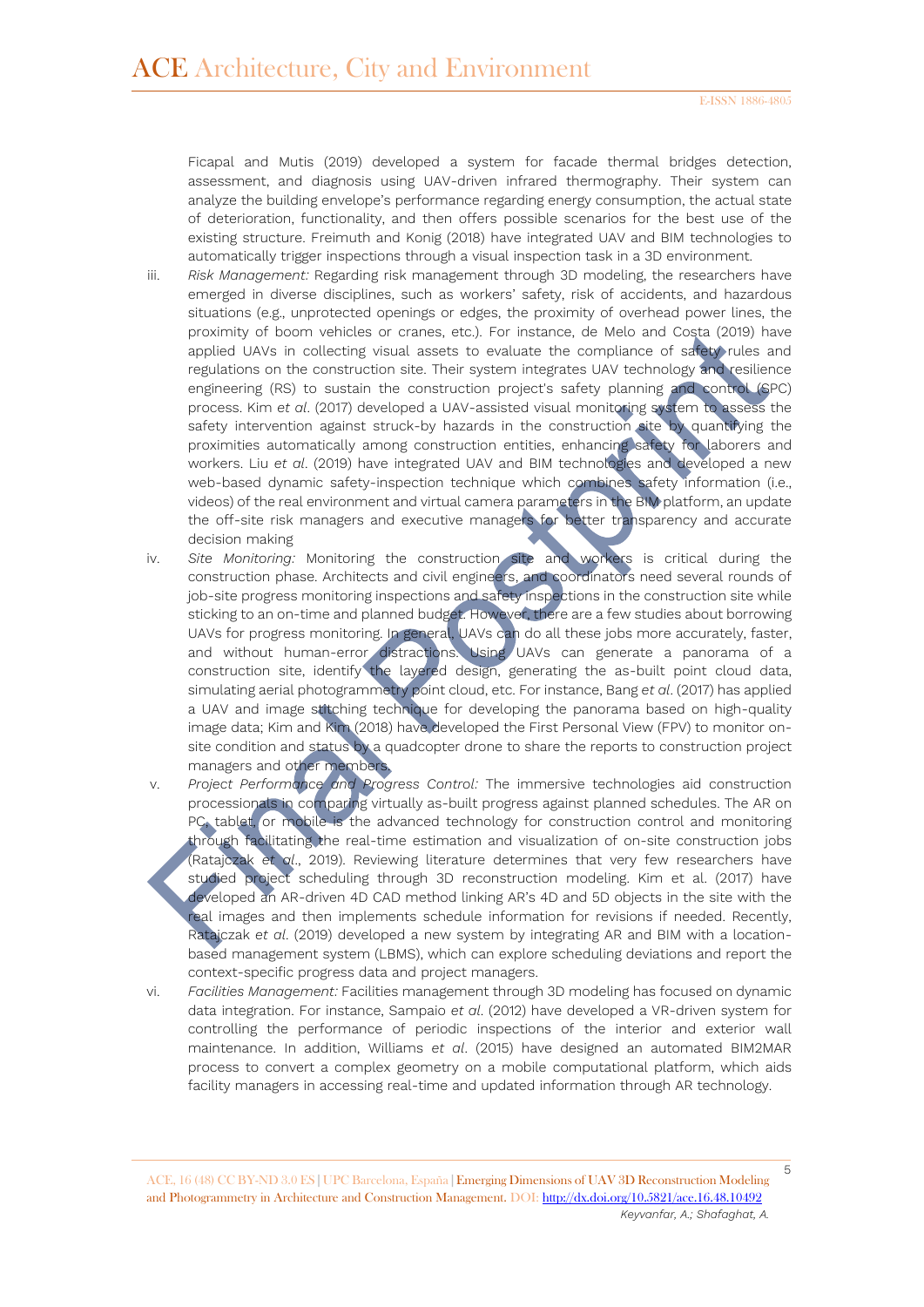Finally, Carreira *et al*. (2018) have integrated the game engine technologies and VR for building management flexible and dynamic facilities management system.

- vii. *On-Site Project Information Analysis:* 3D reconstruction modeling can combine digital data with an on-site physical view. For instance, Yeh *et al*. (2012) developed a wearable device for engineers that stores all construction information and drawings. As a result, no one needs to carry the massive construction drawings to the site while saving time and energy in correcting drawings. Kim *et al*. (2017) have designed a camera-equipped mobile device called HD4AR to exchange project information precisely to the construction stakeholders and engineers for task management purposes (e.g., visualizing task location through AR). Chu *et al*. (2018) have developed a cloud-based BIM-AR system to enhance the information retrieval process for task efficiency during construction.
- viii. *Team Collaboration and Communication:* Several project stakeholders are collaborating in a construction project; contractors, managers, designers, etc. Good collaboration can guarantee the project's success and complete the project according to the planned budget and on time. However, all team members (design team, risk management team, etc.) are not on the site simultaneously, and any immediate actions and changes need confirmation by all parties. Hence, 3D modeling techniques can provide a platform to share and check the realtime and updated notes and imagery data and take the required actions in actual time. The 3D modeling techniques have significantly improved the on-site project information accessibility and effective communication (Pejoska *et al*., 2016). Goulding *et al*. (2012) have created a collaborative design team through a web-based VR game environment to expedite decision-making. Du *et al*. (2018) have developed a real-time synchronized BIM-VR system, called collaborative virtual reality (VR), used for collaborative decision-making. It is such cloud-based metadata interpreting the VR data automatically to update the BIM model.
- ix. *Workers Training:* Using 3D modeling techniques, avoid exposure to hazardous job sites while providing a safer and effective training environment with reduced risk of injury. For example, by using VR technologies, we can train construction professionals and operators to learn to work with many tools and machinery in a safe environment (Pedro *et al*., 2016). Recently, the researchers have developed 360 VR for training purposes which simulates virtual construction safety challenges of the real construction site (Portalés *et al*., 2018). Also, the 3D modeling techniques have improved the quality and speed of training while the experts can supervise the trainees. Furthermore, the researchers have applied AR technology, which provides the employee a simulated virtual environment to understand construction processes and even teach them the building construction courses (e.g., González, 2018).

Table 1 has synthesized different dimensions and sub-dimensions of UAVs' 3D reconstruction modeling in architecture and civil engineering. According to Table 1, Building Measurement (F<sub>D6</sub>=27) and then Quality Management (F<sub>D1</sub>=26) are the most grown dimensions of UAV's 3D reconstruction modeling in architecture and civil engineering. In contrast, the Facilities Management, and Workers Training were not grown as much as other dimensions (F=9).

The research found that researchers regarding the sub-dimensions have mostly studied the subdimension using inspection tools (FD1.5=12). Afterward, Three sub-dimensions, D3.3. Using webbased VR, D6.1. Image-based 3D reconstruction and meshing, and D7.3. Using AR system have been investigated mostly grown in the UAV's 3D modeling (F=11).

In contrast, several sub-dimensions have room to grow, included: Using a WLAN-based AR system, using integrated AR and BIM, Using BIM2MAR, Using Game engine technologies, Geo-referencing, and Using GPS data, Image segmentation and Orthophoto mapping, Using the wearable device, and Using HD4AR system.

<sup>6</sup> ACE, 16 (48) CC BY-ND 3.0 ES **|** UPC Barcelona, España **|** Emerging Dimensions of UAV 3D Reconstruction Modeling and Photogrammetry in Architecture and Construction Management. DOI[: http://dx.doi.org/10.5821/ace.16.48.10492](http://dx.doi.org/10.5821/ace.16.48.10492) *Keyvanfar, A.; Shafaghat, A.*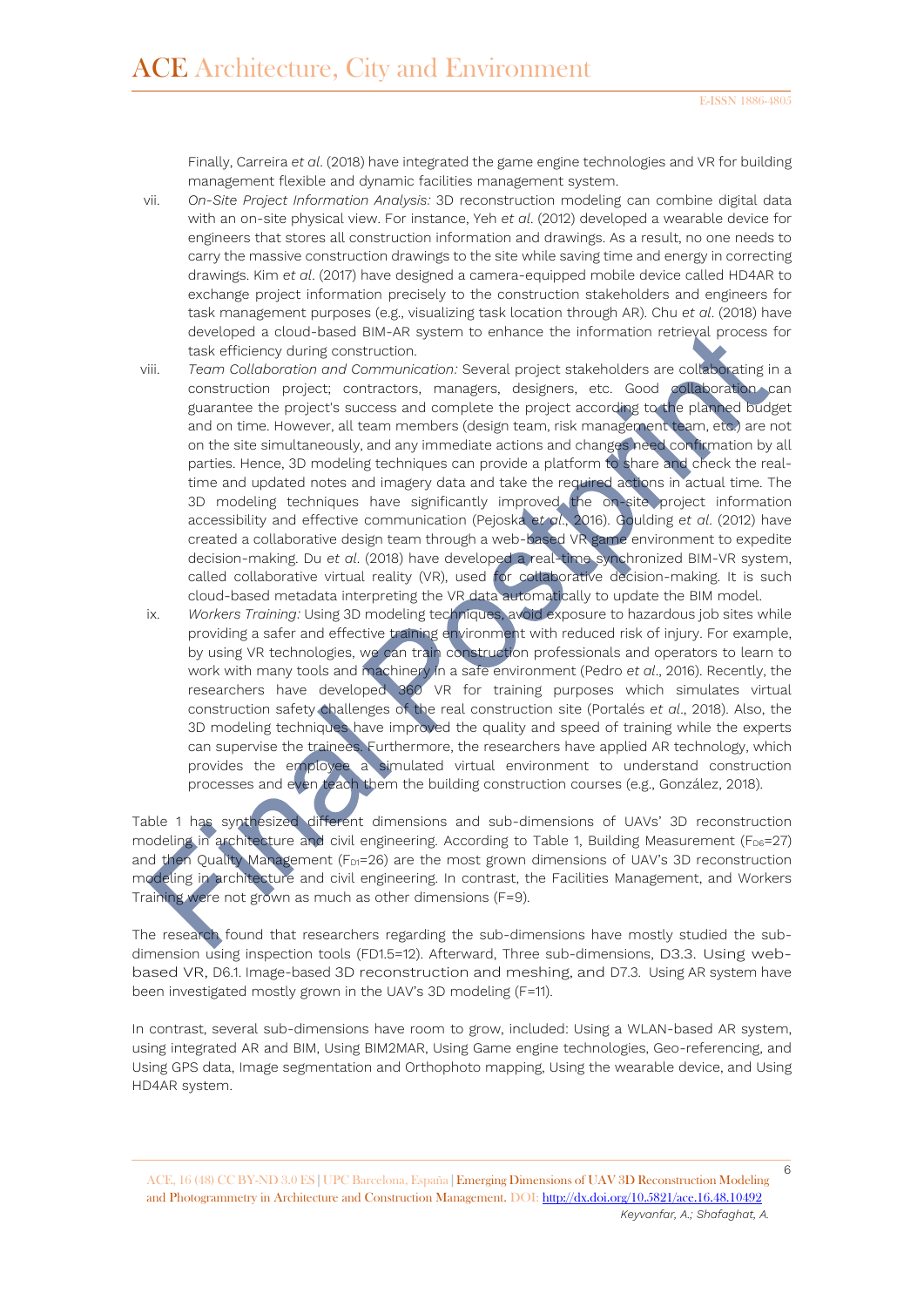E-ISSN 1886-4805

7

| Table 1. Applications of UAV's 3D Reconstruction modeling in Architecture and Civil Engineering |                     |               |                              |                                                           |                            |                                              |                                    |                                      |                                   |                                      |                          |                                      |                                       |                                                                         |                                         |                |                           |                                                              |             |                     |                                        |                            |             |                                                         |                                      |                        |                                                |                              |                  |                          |                                                    |                            |                                    |                                       |                             |                            |
|-------------------------------------------------------------------------------------------------|---------------------|---------------|------------------------------|-----------------------------------------------------------|----------------------------|----------------------------------------------|------------------------------------|--------------------------------------|-----------------------------------|--------------------------------------|--------------------------|--------------------------------------|---------------------------------------|-------------------------------------------------------------------------|-----------------------------------------|----------------|---------------------------|--------------------------------------------------------------|-------------|---------------------|----------------------------------------|----------------------------|-------------|---------------------------------------------------------|--------------------------------------|------------------------|------------------------------------------------|------------------------------|------------------|--------------------------|----------------------------------------------------|----------------------------|------------------------------------|---------------------------------------|-----------------------------|----------------------------|
| Citation                                                                                        |                     |               |                              |                                                           |                            | Management Management monitoring performance |                                    |                                      |                                   |                                      |                          |                                      |                                       |                                                                         | D5. Facilities<br>Management            |                |                           | D6. Building<br>Measurement                                  |             |                     |                                        |                            | D7. On-Site |                                                         |                                      |                        | D8. Team<br>Information Collaboration Training |                              |                  |                          | D9.                                                |                            |                                    |                                       |                             |                            |
|                                                                                                 | D11.Using AR system | D12.Using BIM | D1.3. Integrating AR and BIM | system<br>image-matching<br>01.4.Integrating AR, BIM, and | D15.Using inspection tools | 02.1. Risk of accidents                      | D2.2. Risk of hazardous situations | D2.3.Safety for laborers and workers | D3.1.Using a WLAN-based AR system | D3.2.Using image stitching technique | 03.3. Using web-based VR | 04.1.Using AR for virtual scheduling | 04.2. Using an AR-based 4D CAD system | D4.3.ntegrating location-based management system (LBMS) into BIM and AR | D4.4.Image-based 3D & 4D reconstruction | D5.1.Using BIM | 05.2. Using VR technology | $\frac{\mathsf{N}}{\mathsf{N}}$<br>and<br>sing integrated AR | ing BIM2MAR | engine technologies | meshing<br>reconstruction and<br>ed 3D | and using GPS data<br>cing | map         | s and 3D rotating laser scanners<br>କ<br>ଉ<br><u>ia</u> | ion and Orthophoto mapping<br>segmen | ication<br>쿈<br>AR for | is<br>Sing                                     | ξ<br><b>D7.2.Using HD4AR</b> | D7.3.Using AR sy | D7.4.Integrating BIM and | based VR cloud<br>vith wi<br>D8.1.Integrating game | 08.2.Applying MR technolog | 08.3. Integrating BIM and VR syste | D9.1Applying VR-based training simula | system<br>D9.2.Using 360 VR | D9.3.Integrating VR and MR |
| Goulding et al.                                                                                 |                     |               |                              |                                                           |                            |                                              |                                    |                                      |                                   |                                      |                          |                                      |                                       |                                                                         |                                         |                |                           |                                                              |             |                     |                                        |                            |             |                                                         | D6                                   | <b>D6.5</b>            | ö                                              |                              |                  |                          | ٠                                                  |                            |                                    | ×                                     |                             |                            |
| (2012)<br>Sampaio et al.                                                                        | ×                   |               |                              |                                                           | ٠                          |                                              |                                    |                                      |                                   |                                      |                          |                                      |                                       |                                                                         |                                         |                |                           |                                                              |             |                     |                                        |                            |             |                                                         |                                      | ٠                      |                                                |                              |                  |                          |                                                    |                            |                                    |                                       |                             |                            |
| (2012)<br>Yeh et al.                                                                            |                     |               | ٠                            |                                                           |                            |                                              |                                    |                                      |                                   |                                      |                          |                                      |                                       |                                                                         |                                         |                |                           |                                                              |             |                     |                                        |                            |             |                                                         |                                      |                        | ٠                                              |                              |                  | ٠                        |                                                    |                            |                                    |                                       |                             |                            |
| (2012)<br>Xie et al. (2018)                                                                     |                     |               |                              |                                                           | ٠                          |                                              |                                    | ٠                                    |                                   |                                      |                          |                                      |                                       |                                                                         |                                         |                |                           |                                                              |             |                     | à,                                     |                            |             |                                                         |                                      |                        |                                                |                              | ٠                |                          |                                                    |                            |                                    |                                       |                             |                            |
| Sacks et al.<br>(2013)                                                                          |                     |               |                              |                                                           | ٠                          | ×                                            | ٠                                  |                                      |                                   |                                      |                          |                                      |                                       |                                                                         |                                         |                |                           |                                                              |             |                     |                                        |                            |             |                                                         |                                      |                        |                                                |                              |                  |                          |                                                    |                            |                                    | ×                                     |                             |                            |
| Park and Kim<br>(2013)                                                                          |                     |               |                              |                                                           |                            |                                              |                                    | ×                                    |                                   |                                      |                          |                                      |                                       |                                                                         |                                         |                |                           |                                                              |             | ×                   |                                        |                            |             |                                                         |                                      |                        |                                                |                              |                  |                          | ×                                                  | ×                          | ×                                  | ×                                     |                             |                            |
| Kwon et al.<br>(2014)                                                                           |                     |               |                              | ×                                                         |                            |                                              |                                    |                                      |                                   | ×                                    | ×                        |                                      |                                       |                                                                         |                                         |                |                           |                                                              |             |                     |                                        |                            |             |                                                         |                                      |                        |                                                |                              | ٠                | ×                        |                                                    |                            |                                    |                                       |                             |                            |
| Zollmann et al.<br>(2014)                                                                       |                     |               |                              |                                                           |                            |                                              |                                    |                                      |                                   |                                      |                          |                                      |                                       |                                                                         | ٠                                       |                |                           |                                                              |             |                     |                                        |                            | ٠           |                                                         |                                      |                        |                                                |                              | ٠                |                          |                                                    |                            |                                    |                                       |                             |                            |
| Siebert and                                                                                     |                     |               |                              |                                                           |                            |                                              |                                    |                                      |                                   |                                      |                          |                                      |                                       |                                                                         |                                         |                |                           |                                                              |             |                     | ٠                                      | ٠                          | ×           | ٠                                                       |                                      |                        |                                                |                              | ٠                |                          |                                                    |                            |                                    |                                       |                             |                            |
| Teizer (2014)<br>Hou et al.                                                                     | à,                  |               |                              |                                                           |                            |                                              |                                    |                                      |                                   |                                      | ٠                        |                                      | ٠                                     |                                                                         |                                         |                | ×                         |                                                              |             |                     |                                        |                            |             |                                                         |                                      |                        |                                                |                              | ٠                |                          |                                                    |                            |                                    |                                       | ×                           | ×                          |
| (2015)<br>Williams et al.                                                                       |                     |               |                              |                                                           |                            |                                              |                                    |                                      |                                   |                                      |                          |                                      |                                       |                                                                         |                                         |                |                           | ٠                                                            | ٠           |                     |                                        |                            |             |                                                         |                                      |                        |                                                |                              |                  | ×                        |                                                    |                            |                                    |                                       |                             |                            |
| (2015)<br>Lin et al. (2015)                                                                     |                     |               |                              |                                                           |                            |                                              |                                    |                                      |                                   |                                      | ٠                        | ٠                                    | ٠                                     |                                                                         | ٠                                       |                |                           |                                                              |             |                     |                                        |                            |             |                                                         |                                      |                        |                                                |                              | ×                |                          |                                                    |                            | ×                                  |                                       |                             |                            |
| Zhao and<br>Lucas (201                                                                          |                     |               |                              |                                                           |                            |                                              |                                    |                                      |                                   |                                      |                          |                                      |                                       |                                                                         |                                         |                |                           |                                                              |             |                     |                                        |                            |             |                                                         |                                      |                        |                                                |                              |                  |                          |                                                    |                            |                                    | ×                                     |                             |                            |
| Han et<br>(2015)<br><b>Irizarry</b> and                                                         |                     |               |                              |                                                           |                            |                                              |                                    | ٠                                    |                                   |                                      |                          | ٠                                    | ٠                                     |                                                                         | ٠                                       |                |                           |                                                              |             |                     |                                        |                            |             |                                                         |                                      |                        |                                                |                              |                  |                          | ٠                                                  | ٠                          | ٠                                  |                                       |                             |                            |
| Costa (2016)<br>Pedro et al                                                                     |                     |               |                              |                                                           | ٠                          |                                              |                                    | ٠                                    |                                   |                                      |                          |                                      |                                       |                                                                         |                                         |                |                           |                                                              |             |                     | ٠                                      |                            |             | ×                                                       |                                      |                        |                                                |                              |                  | ٠                        |                                                    |                            |                                    | ٠                                     |                             |                            |
| (2016)<br>Zhou et al.                                                                           |                     |               |                              |                                                           |                            |                                              |                                    |                                      |                                   |                                      |                          |                                      |                                       |                                                                         |                                         |                |                           |                                                              |             |                     | ٠                                      |                            | ٠           |                                                         | ٠                                    |                        |                                                |                              |                  |                          |                                                    |                            |                                    |                                       |                             |                            |
| (2016)<br>Bang et al.                                                                           |                     |               |                              |                                                           |                            |                                              |                                    |                                      |                                   |                                      |                          |                                      |                                       |                                                                         | ٠                                       |                |                           |                                                              |             |                     |                                        |                            |             |                                                         |                                      |                        |                                                |                              | ٠                |                          |                                                    |                            |                                    |                                       |                             |                            |
| (2017)<br>Kim et al.                                                                            |                     |               |                              |                                                           |                            |                                              |                                    |                                      |                                   | ٠                                    | ٠                        |                                      |                                       |                                                                         |                                         |                |                           |                                                              |             |                     |                                        |                            |             |                                                         |                                      |                        |                                                |                              |                  |                          |                                                    |                            |                                    |                                       |                             |                            |
| (2017)<br>Chu et al.                                                                            |                     |               |                              |                                                           | ٠                          |                                              | ٠                                  | ٠                                    |                                   |                                      |                          |                                      |                                       |                                                                         |                                         |                |                           |                                                              |             |                     |                                        |                            |             |                                                         |                                      |                        |                                                | ٠                            |                  |                          |                                                    |                            |                                    |                                       |                             |                            |
| (2018)                                                                                          |                     |               | ٠                            |                                                           |                            |                                              | ٠                                  |                                      |                                   | ٠                                    | ٠                        |                                      |                                       | ٠                                                                       |                                         |                |                           |                                                              |             |                     |                                        |                            |             |                                                         |                                      |                        |                                                |                              | ٠                | ٠                        |                                                    |                            | ٠                                  |                                       |                             |                            |
| Fazel and Izadi<br>(2018)                                                                       | ×                   |               |                              |                                                           |                            |                                              |                                    |                                      |                                   |                                      | ٠                        |                                      |                                       |                                                                         |                                         |                | ٠                         |                                                              |             |                     |                                        |                            |             |                                                         |                                      | ٠                      |                                                |                              | ٠                |                          | ٠                                                  |                            |                                    |                                       |                             |                            |
| Kim and Kim<br>(2018)                                                                           |                     |               |                              |                                                           |                            |                                              |                                    |                                      |                                   | ٠                                    | ×                        |                                      |                                       |                                                                         |                                         |                |                           |                                                              |             |                     |                                        |                            |             |                                                         |                                      |                        |                                                |                              | ٠                |                          |                                                    |                            |                                    |                                       |                             |                            |
| Chalhoub and<br>Ayer (2018)                                                                     |                     |               |                              |                                                           |                            |                                              |                                    |                                      |                                   |                                      | ٠                        |                                      |                                       |                                                                         |                                         |                |                           |                                                              |             |                     |                                        |                            |             |                                                         |                                      |                        |                                                |                              |                  | ٠                        |                                                    | ٠                          |                                    |                                       |                             |                            |
| Du et al. $(2018)$ .<br>Portalés et al.                                                         |                     |               |                              |                                                           | ٠<br>٠                     |                                              |                                    |                                      |                                   |                                      | ٠                        |                                      |                                       |                                                                         |                                         |                |                           |                                                              |             |                     | ٠<br>٠                                 |                            | ٠           |                                                         |                                      | ٠                      |                                                |                              |                  |                          | ٠                                                  | ٠                          |                                    |                                       | ٠                           |                            |
| (2018)                                                                                          |                     |               |                              |                                                           |                            |                                              |                                    |                                      |                                   |                                      |                          |                                      |                                       |                                                                         |                                         |                |                           |                                                              |             |                     |                                        |                            |             |                                                         |                                      |                        |                                                |                              |                  |                          |                                                    |                            |                                    |                                       |                             |                            |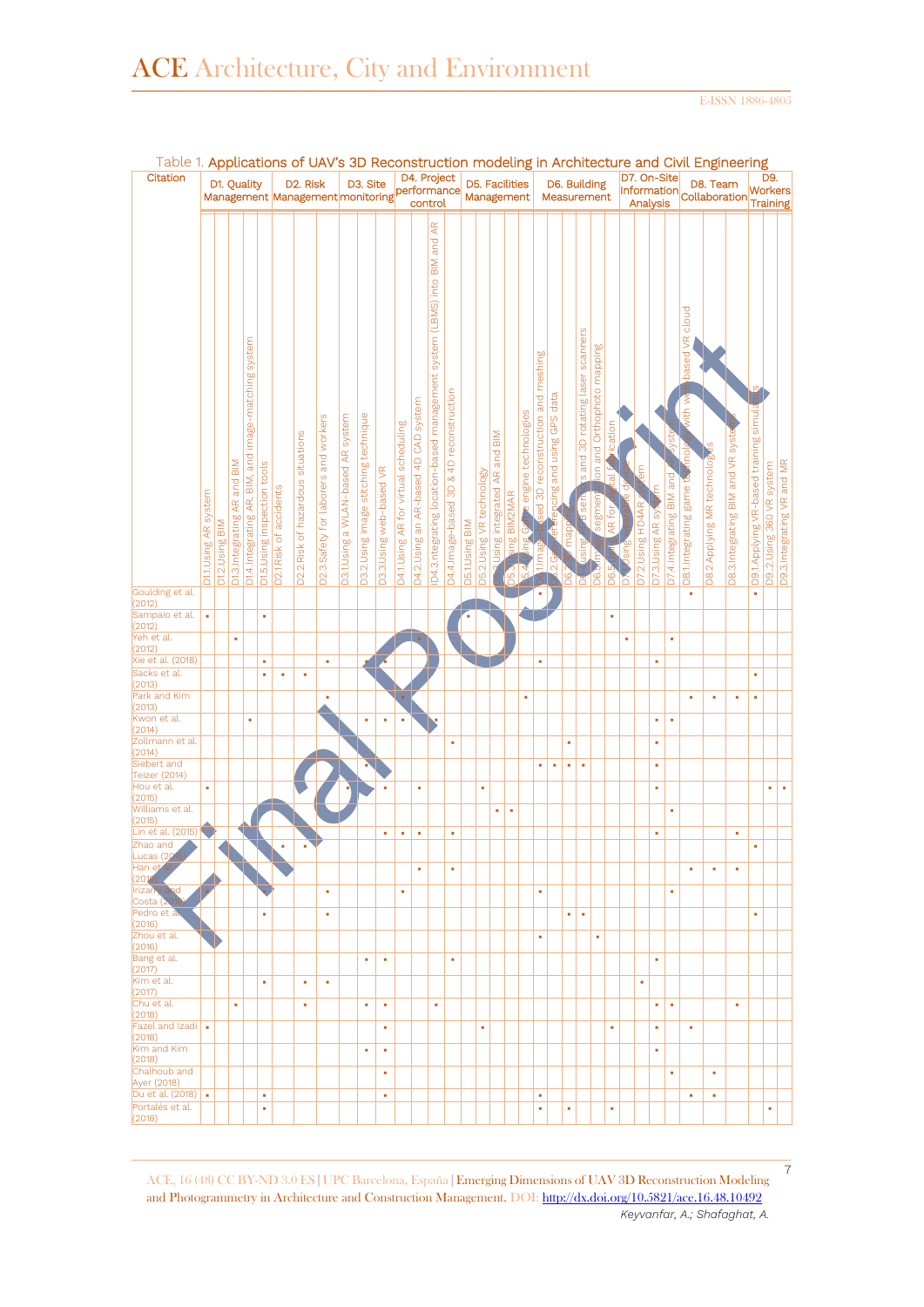

## 3. The 3D Reconstruction modeling state-of-the-art (SOTA)

3D reconstruction modeling is one of the established state-of-the-art (SOTA) 3D modeling techniques. 3D reconstruction deals with diverse parameters tuning, automatization, and customization features, using dense (depth-map oriented) or sparse (key-point oriented) algorithms (Stotko and Golla, 2015; Jiang *et al*., 2020). 3D reconstruction also copes with the close-up scenes, key-point oriented approach, camera poses, the trajectory of key points, and sparse 3D features. Several 3D reconstruction modeling software has been developed to evaluate and analyze their performance and reliability on large and heterogeneous datasets (see Table 2).

The most well-established 3D reconstruction modeling software are COLMAP pipeline (Schönberger and Frahm, 2016), AgiSoft Photoscan (2016), 3DF+Zephyr (2016), Autodesk Recap (2017), 3D Survey (Guidi *et al*., 2014), DroneDeploy (2018), Photomodeler (1997), VisualSfM (Wu, 2013), and Pix4D (2017).

COLMAP is one of the 3D reconstruction pipelines mostly applied for 3D reconstruction in architecture projects. The 3D reconstruction modeling programs constitute a series of SfM and MVS (Multi-View-Stereo) algorithms. They have an intuitive graphical interface with special capacities to generate accurate, robust, and scalable 3D reconstruction. They have a key-point-oriented algorithm that works accurately and robustly on any scale and camera movements (even recognizing the drone's minor shakes) (Maxence *et al*., 2019).

These programs store the project information in the database format and export the sparse and dense reconstruction to other pipelines. For instance, COLMAP implements the SIFT algorithm and has the GPU option and a long list of feature matching options (like transitive matching, exhaustive matching, spatial matching, sequential matching, custom matching, and vocabulary tree (Maxence *et al*., 2019).

For these reasons, COLMAP needs more time to gradually create the 3D scene graph because it verifies the image pairs if they have a valid geometric mapping (i.e., fundamental matrix or homography) (Schönberger and Frahm, 2016). The 3D reconstruction modeling programs conduct bundle adjustment through Cere's solver and global bundle adjustment (BA) to enhance the points and estimations step-by-step and reconstruct the MVS using the probabilistic patch-based stereo method. For instance, COLMAP enhances completeness through multi-scale geometric consistency, also disseminates depth measurements based on lower resolution levels (Maxence *et al*., 2019).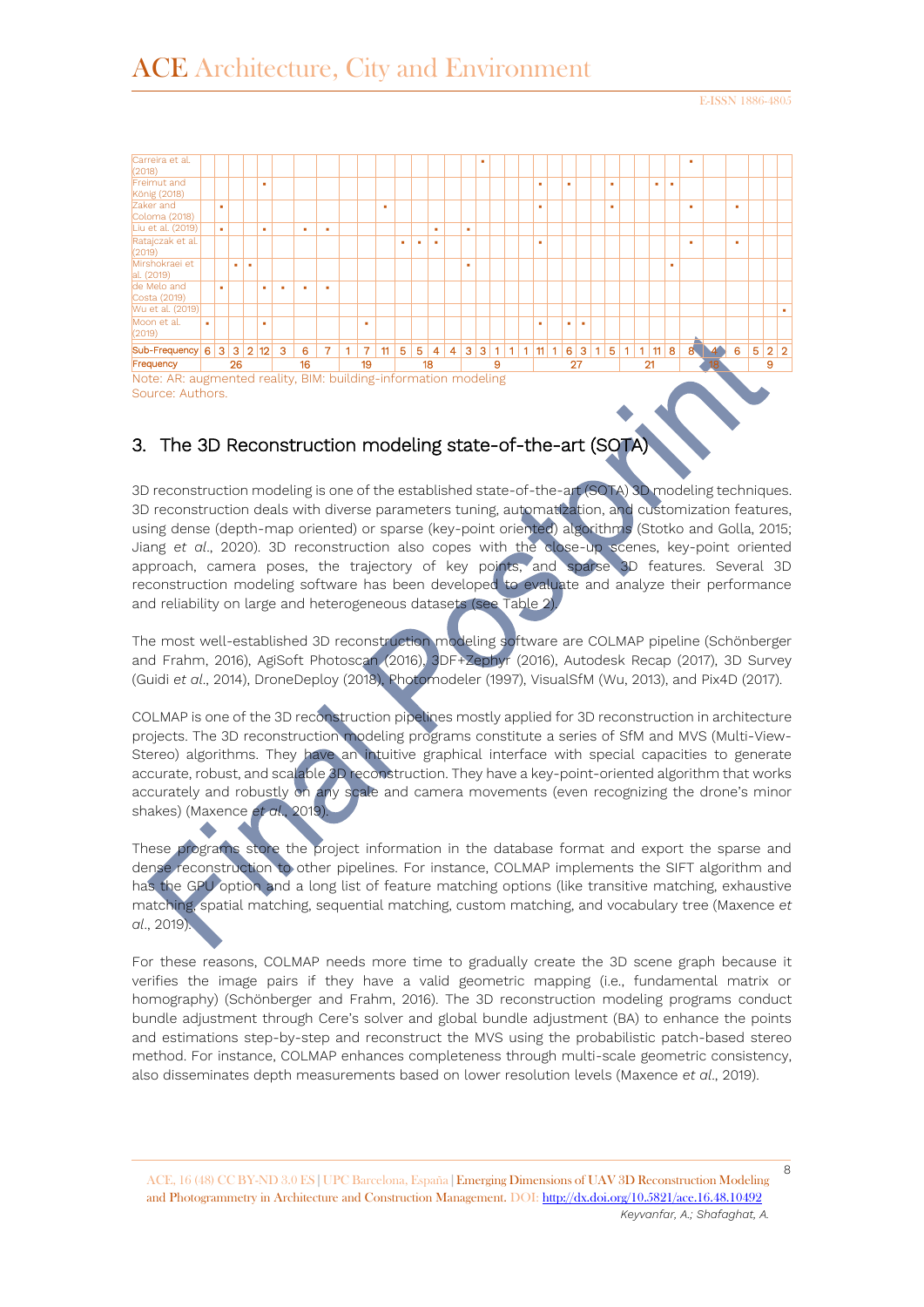$\circ$ 

Agisoft Photoscan is the other 3D reconstruction software that can provide inter-the-camera calibration data (i.e., initial parameters or fixed values) after loading the images. VisualSFM is a 3D reconstruction software with incremental SfM pipeline while having less flexibility than other techniques due to using one algorithm set for reconstruction modeling (Wu *et al*., 2019; Wu, 2013).

Like COLMAP, the VisualSFM has an intuitive graphical user interface and can generate the dense clouds directly using Furukawa's dense reconstruction tool for image-processing functions. Pix4D is an SfM pipeline that automatically recovers the sparse reconstruction orientation and camera positions from the series of images. It can calculate depth information for each camera involved in the dense point cloud and converts scenes into 3D meshes to develop high-quality digital models.

Table 2 summarizes the features and specifications of those mentioned above top-tier 3D reconstruction modeling software. According to Table 2, we may follow either of the following approaches to selecting the most appropriate software for our project:

- i. Software selection based on functionalities; we may have a trade-off among point counts, overlaps, and errors generated by the software. The software induces different types of errors in calculating geometric measurement or distance computation (such as, Distant computing error, Final RMS (root-mean-square) error, Distant computing standard deviation, etc.), which affect our software selection; for example, PhotoModeler usually develops a dense point cloud, but with high Std. Dev. for distance computation.
- ii. Software selection based on technical capabilities; although most software can generate the 3D models of the flat surfaces (like tree and landscape), some are not able to recognize curved surfaces (like site topography and contours), such as COLMAP, which impact on the software selection as well, iii) Software selection based on specification: software users need to plan for the type of output meets their project goal as each software produces some or a few types of the 3D model; for instance, LiMapper cannot generate the Orthomosaic and Triangulation and Bundle Adjustment. Software users also need to plan for an Educational or Commercial License before starting the project, as each license has a specific cost chart. In addition, the software users need to provide a suitable computational system able to handle the huge amount of data processing and analysis.

| Software          |     | <b>Features of Photogrammetry</b> | <b>Reconstruction Generation</b> |                       |      |             |                                                | <b>System Specification</b>                                                                                       | Capability in<br>Reconstructing site<br>elements |                                            |                  |                    |                           |                                 |
|-------------------|-----|-----------------------------------|----------------------------------|-----------------------|------|-------------|------------------------------------------------|-------------------------------------------------------------------------------------------------------------------|--------------------------------------------------|--------------------------------------------|------------------|--------------------|---------------------------|---------------------------------|
|                   | ior | Dense                             | Aesh<br>Surface                  | <b>Textured</b> model | DEM* | Orthomosaic | and<br>Adjustment<br>Triangulation a<br>Bundle | Outpu<br>Software Our                                                                                             | Software<br>Platform                             | Software License<br>type                   | surfaces<br>Flat | surfaces<br>Curved | andscaping<br>and<br>Tree | and<br>Topography a<br>Contours |
| Dronedeploy       | ٠   |                                   |                                  | ٠                     |      | ٠           |                                                | ply, obj, fbx, pdf 3D, Windows,<br>u3d, dae, pts, ptx,<br>xyz, txt,                                               | Linux, Mac<br>los.                               | Stand-alone,<br>Educational,<br>Commercial | ٠                |                    |                           | ٠                               |
| <b>COLMAP</b>     | ٠   | <b>CUDA</b><br>only               | <b>CUDA</b><br>only              | ٠                     |      |             | ٠                                              | ply, vrml                                                                                                         | Windows,<br>Linux, Mac<br>los                    | Stand-alone                                | ٠                |                    | ٠                         |                                 |
| 3DF+Zephyr        | ٠   |                                   | ٠                                | ٠                     |      |             | ٠                                              | ply, obj, fbx, pdf 3D, Windows<br>u3d, dae, pts, ptx,<br>xyz, txt, las, e57                                       |                                                  | Stand-alone,<br>Educational,<br>Commercial | ٠                |                    |                           | ٠                               |
| Autodesk<br>Recap |     | ٠                                 | ٠                                | ٠                     | ٠    | ٠           | ٠                                              | asc, cl3, clr, e57, fls, Windows<br>fws, isproj, las, pcg,<br>ptg, pts, ptx, rds,<br>txt, xyb, xyz, zfs,<br>zfpri |                                                  | Web-based,<br>Educational.<br>Commercial   | ٠                |                    |                           | ٠                               |
| LiMapper          | ٠   | ٠                                 | ٠                                | ٠                     |      |             |                                                | Ply, Obj, Las                                                                                                     | <b>Windows</b>                                   | Stand-alone                                | ٠                |                    | ٠                         |                                 |

#### Table 2. Features and Specifications of the Selected Top-tier 3D reconstruction modeling software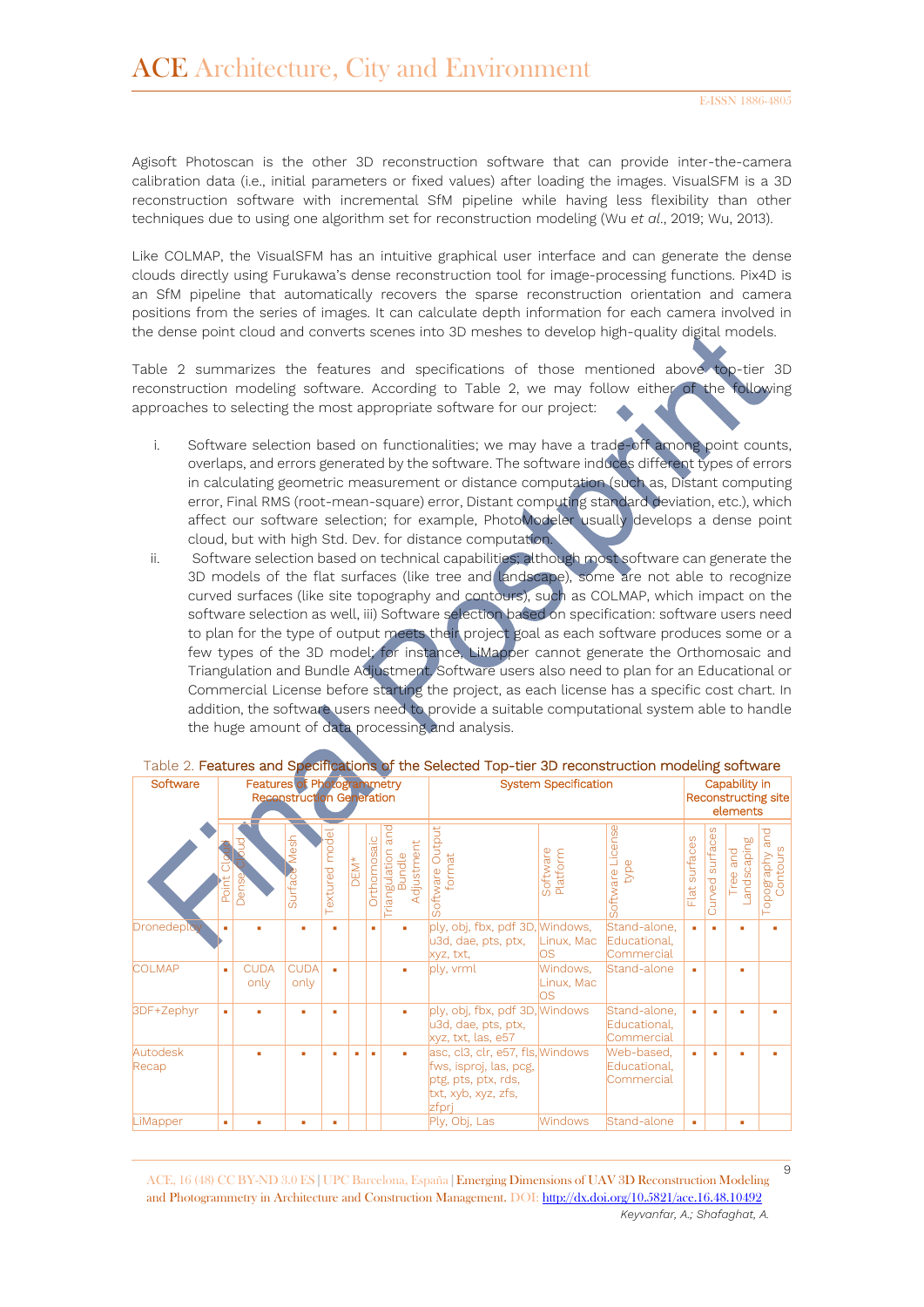| PhotoModeler     |  |   |  | ٠ | 3ds, 3dm, dxf, igs,<br>kml, kmz, las, ma,<br>ms, obj, pts, , facet,<br>iv, ply, stl, txt, wrl | <b>Windows</b>               | Web-based,<br>Educational.<br>Commercial                |   |  |
|------------------|--|---|--|---|-----------------------------------------------------------------------------------------------|------------------------------|---------------------------------------------------------|---|--|
| <b>BD Survey</b> |  |   |  |   | obj, rcm, rcp/rcs                                                                             | Windows,<br>Linux. Mac<br>ΟS | Stand-alone                                             | ۰ |  |
| AgiSoft          |  |   |  |   | obj, rcm, rcp/rcs,<br>Geo-TIFF                                                                | Windows,<br>Linux.Mac<br>OS  | Stand-alone,<br>Floating,<br>Educational                | ۰ |  |
| Pix4D Mapper     |  | ٠ |  | ٠ | obi, fix, dxf, las, las, Mindows,<br>$kml$ , tif, osgb, slpk, $\vert$ macOS,<br>shp           | Android.<br>iOS              | Stand-alone,<br>Floating,<br>Educational,<br>Commercial | ۰ |  |

Source: Authors.

Note: \*DEM stands for Digital Elevation Model.

## 4. Discussion and Conclusion

Applying the UAV technology is dramatically growing and expanding in various sectors, such as geology, archeology, disaster management, particularly architecture and construction management. Meanwhile, UAV technology is applied for various dimensions, included, 3D modeling, safety, inspection, transportation, survey, etc. Among these dimensions, 3D modeling is the principal function of the UAV.

UAV's 3D modeling has become demanding since it is more convenient, affordable, and cost-efficient than satellites. Moreover, with a lot of software being developed, the 3D model can be created in a short duration of time.

The 3D reconstruction modeling software conducts a series of evaluation procedures to create the ground truth geometry of the reconstructed model and ground truth camera pose. According to Huang *et al*. (2018), the accuracy assessment, the standard deviation of unit weight, the standard deviation of object coordinates, averaged residuals of image coordinates, completeness, and accuracy of independent references are the essential metrics for photogrammetry analysis. In this regard, they perform specific steps; i) Alignment and registration, ii) Sparse point cloud Evaluation, iii) Camera pose Evaluation, and iv) Dense point cloud Evaluation. However, the implementation details and limitations of 3D modeling pipelines may vary, leading to the results' drastic strengths and weaknesses. Hence, it is recommended to employ a series of the pipeline using the same set of input images as the control variable. Indeed, the 3D reconstruction software can generate the quality 3D model of the construction site if they impute images by the UAV that have acceptable qualities. On the other hand, if the 2D image is not of good quality (like the contrast of the image or the image's completeness), it will later affect the quality of the 3D model. The thing that leads to this problem is the lighting intensity and the distance of the captured image. In this regard, the researchers conduct trajectory analysis on the device. The researchers use trajectory controllers to manage the drone's hover conditions to guarantee its convergence and stability against the reasonably small roll, pitch, yaw angles, and so on. Some dynamic factors that make a trajectory are minimum and maximum speed, minimum and maximum maneuvering radius, terrain collision avoidance, obstacle accident avoidance, air pressure, airspeed, temperature, turbulence, and erratic behaviors. Handling these factors forces researchers to optimize the UAV's trajectories through trajectory analysis techniques (such as cubic polynomials and linear functions with parabolic blends) or acceleration analysis techniques (such as trigonometric and exponential mathematical functions).

The research has investigated the UAVs' 3D reconstruction modeling applications and found out they can be clustered into nine (9) dimensions as follow; D1. Quality management, D2. Risk Management,

<sup>10</sup> ACE, 16 (48) CC BY-ND 3.0 ES **|** UPC Barcelona, España **|** Emerging Dimensions of UAV 3D Reconstruction Modeling and Photogrammetry in Architecture and Construction Management. DOI[: http://dx.doi.org/10.5821/ace.16.48.10492](http://dx.doi.org/10.5821/ace.16.48.10492) *Keyvanfar, A.; Shafaghat, A.*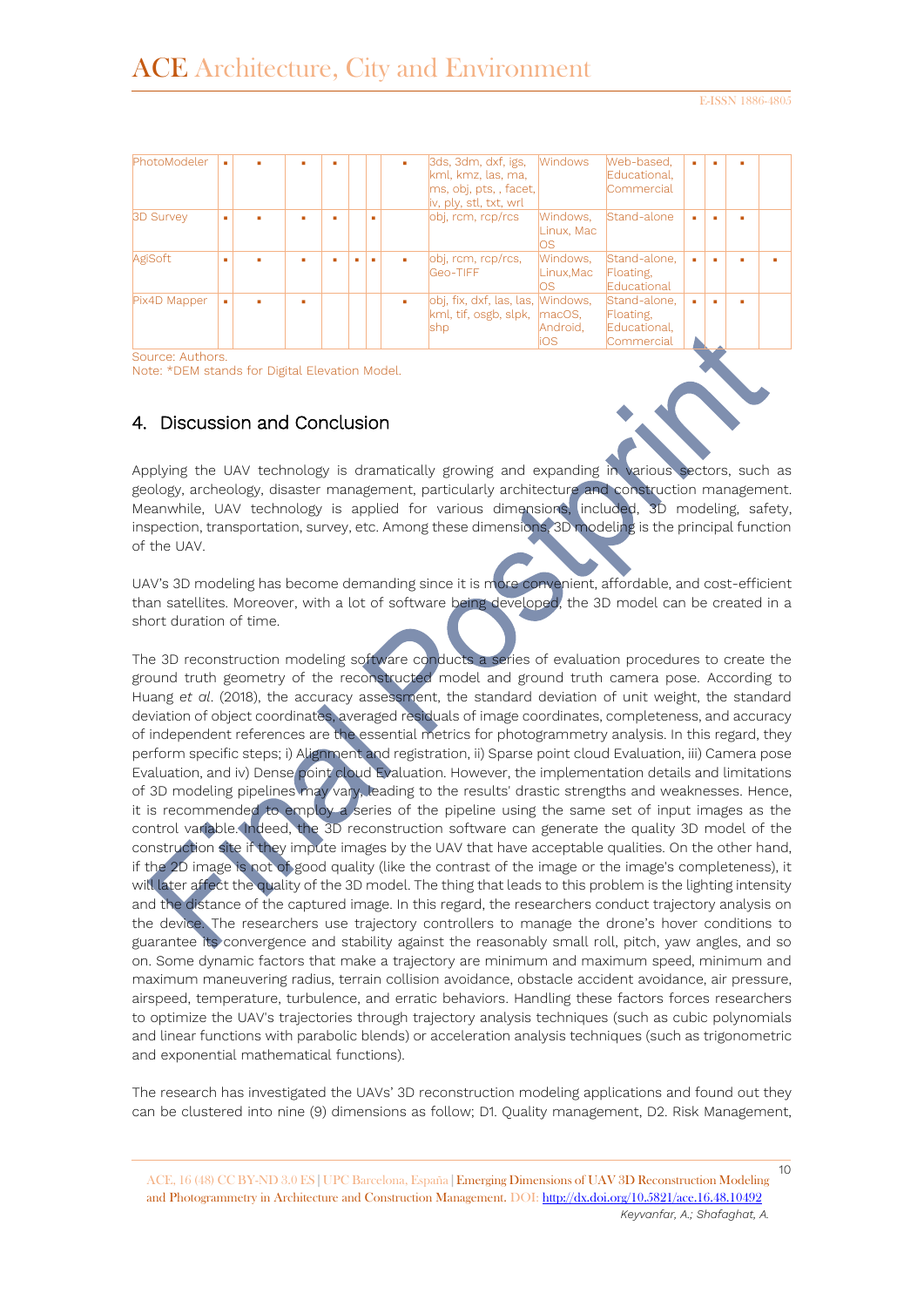D3. Site monitoring, D4. Project performance and progress control, D5. Facilities Management, D6. Building Measurement, D7. On-Site Information Analysis, D8. Team Collaboration and communication, and D9. Workers Training. The content analysis determined that building measurement and quality management were the most expanded dimensions of UAV's 3D reconstruction modeling in architecture and civil engineering. On the contrary, the facilities management and workers training are the dimensions that remain oversight and need major improvement and knowledge growth. In addition, the research found that building measurement and quality management are the most rapidly growing dimensions. These dimensions involve thirty-six (36) sub-dimensions. According to the content analysis results, using inspection tools, using web-based VR, image-based 3D reconstruction and meshing, and using AR are the most developed sub-dimensions. However, the following subdimensions have substantial room for growth, using a WLAN-based AR system, using integrated AR and BIM, using BIM2MAR, using game engine technologies, Geo-referencing, and using GPS data, Image segmentation and Orthophoto mapping, Using the wearable device and Using HD4AR system.

Furthermore, the research has reviewed the top-tier 3D reconstruction modeling software (included COLMAP, AgiSoft Photoscan, 3DF+Zephyr, Autodesk Recap, DroneDeploy, Photomodeler, VisualSfM, and Pix4D), and synthesized them based on features of photogrammetry reconstruction generation, capabilities in reconstructing site elements, and the required computational system specification. As each software has specific series of features and specifications, the users need to make a proper software selection before starting their project. Therefore, the research has imposed a set of software selection scenarios that significantly aid architects and contrition managers on the most appropriate software selection that fits their project plan, budget, and contract schedule.

The main approaches on software selection are i) Software selection based on functionalities, ii) Software selection based on technical capabilities, and iii) Software selection based on specification. Finally, by having the quality output from the software, the construction professionals can input them in project management software (such as BIM (Building and Information Modeling), Primavera, etc.) for further analysis and more accurate progress monitoring and scheduling.

## Acknowledgments

The authors would like to thank Professor  $\bar{D}r$ . Hasanuddin Lamit for his advice in conducting this research.

#### Authorship

To prepare this manuscript, the authors have involved and contributed significantly. The first author has contributed to the research methodology of the manuscript, and the second author has conducted the fundamental study and literature review, and data analysis of the research. Both authors have involved for reviewing the manuscript and wrapping it up.

Conflict of interest: The authors declare that they have no conflict of interest.

## References

3DF+Zephyr (2016). [Computer software]. <http://www.3dflow.net/>

Abd Majid, M. Z., Zakaria, W. Z., Lamit, H., Keyvanfar, A., Shafaghat, A., & Bakti, E. S. (2012). Construction Information Systems for Executive Management in Monitoring Work Progress. *Advanced Science Letters, 15*(1), 169-171. DOI:<https://doi.org/10.1166/asl.2012.4096>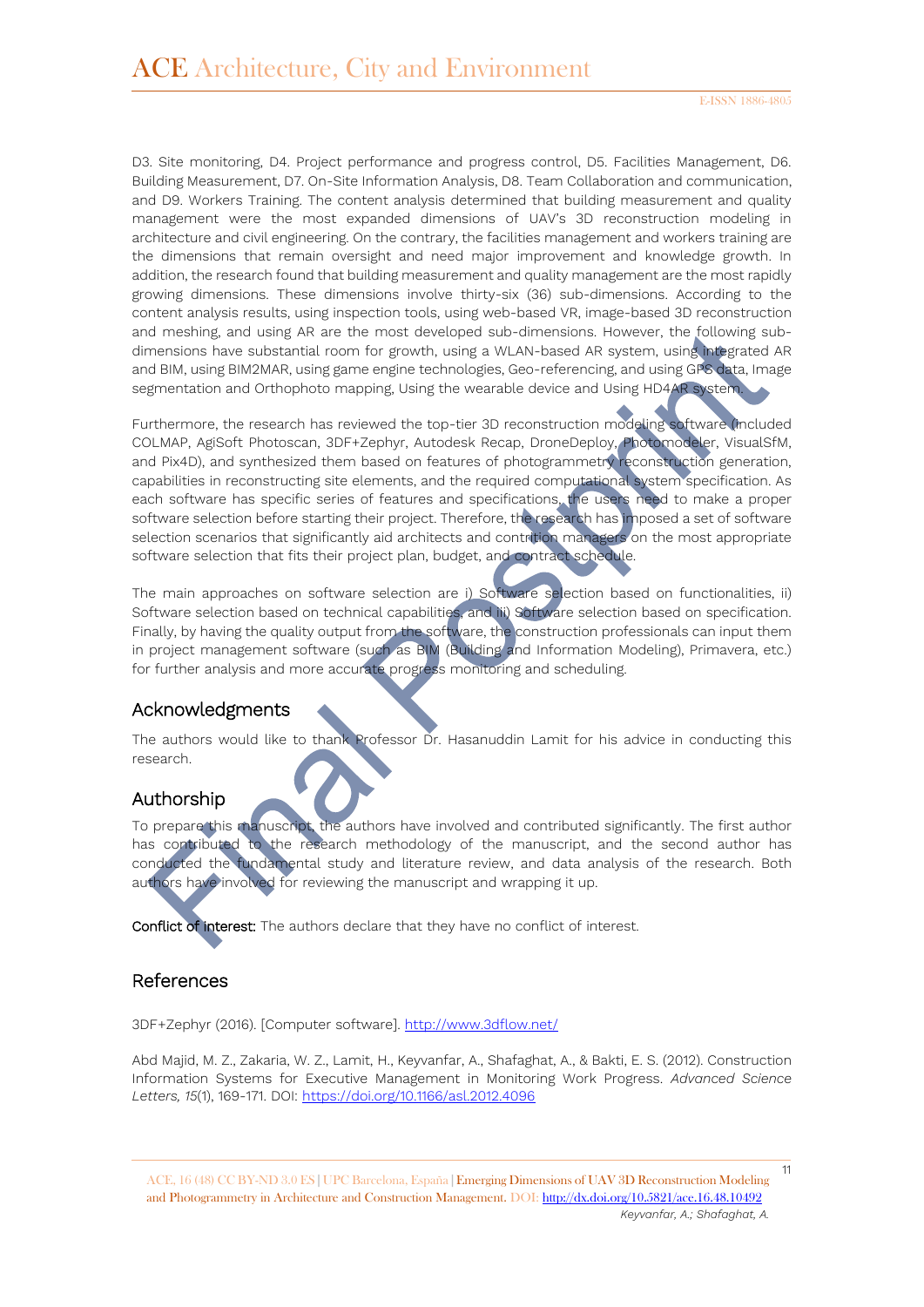Agisoft (2016). Agisoft PhotoScan (Version 1.2). [Computer software]. Retreived from <https://www.agisoft.com/>

Autodesk ReCap. (2017). (Version 3.12) [Computer software]. Retrieved from [http://help.autodesk.com/view/RECAP/2018/ENU/GUID-91810DA7-71F5-4C6C-989C790455B7C847](http://help.autodesk.com/view/RECAP/2018/ENU/?guid=GUID-91810DA7-71F5-4C6C-989C790455B7C847)

Báez, M. C., Zambrano, A. M. A., Gutierrez, B. L., Stokes, G., Chavez, J., Montero-Alvarez, P., ... & Broadbent, E. N. (2020). Comparing High-Resolution Satellite and GatorEye UAV Lidar Data for Trail Mapping in Mixed Pine and Oak Forests in Central Florida Using a Participatory Approach.

Bang, S., Kim, H., & Kim, H. (2017). UAV-based automatic generation of high-resolution panorama at a construction site with a focus on preprocessing for image stitching. *Automation in construction*, *84*, 70-80. DOI:<https://doi.org/10.1016/j.autcon.2017.08.031>

Barsantia, S. G., Remondino, F., Visintini, D. (2013). 3D Surveying and Modelling of Archaeological Sitessome critical issues. *ISPRS Annals of the Photogrammetry, Remote Sensing and Spatial Information Sciences,* Volume II-5/W1. DOI: <https://doi.org/10.5194/isprsannals-II-5-W1-145-2013>

Biljecki, F., Stoter, J., Ledoux, H., Zlatanova, S., & Çöltekin, A. (2015). Applications of 3D City Models: State of the Art Review. *International Journal Geo-Information ISPRS*, 4(4), 2842–2889. DOI: <https://doi.org/10.3390/ijgi4042842>

Carreira, P., Castelo, T., Gomes, C. C., Ferreira, A., Ribeiro, C., & Costa, A. A. (2018). Virtual reality as integration environments for facilities management. *Engineering, Construction and Architectural Management*. 25(1), 90-112. DOI:<https://doi.org/10.1108/ECAM-09-2016-0198>

Chalhoub, J., & Ayer, S. K. (2018). Using Mixed Reality for electrical construction design communication. *Automation in Construction*, *86*, 1-10. <https://doi.org/10.1016/j.autcon.2017.10.028>

Chu, M., Matthews, J., & Love, P. E. (2018). Integrating mobile building information modelling and augmented reality systems: an experimental study. *Automation in Construction*, *85*, 305-316. DOI: <https://doi.org/10.1016/j.autcon.2017.10.032>

Colomina, I., & Molina, P. (2014). Unmanned aerial systems for photogrammetry and remote sensing: A review. *Journal of Photogrammetry and Remote Sensing ISPRS, 92*, 79–97. DOI: <https://doi.org/10.1016/j.isprsjprs.2014.02.013>

de Melo, R. R. S., & Costa, D. B. (2019). Integrating resilience engineering and UAS technology into construction safety planning and control. *Engineering, Construction and Architectural Management*. 26 (11), 2705-2722. DOI:<https://doi.org/10.1108/ECAM-12-2018-0541>

Dib, H., Adamo-Villani, N., Issa, R. R. (2013). A GIS-based visual information model for building construction project management. *International Journal of Construction Management, 13*(1), 1-18. DOI: <https://doi.org/10.1080/15623599.2013.10773202>

DroneDeploy (2018). [Computer software]. Retrieved from <https://www.dronedeploy.com/>

Du, J., Shi, Y., Zou, Z., & Zhao, D. (2018). CoVR: Cloud-based multiuser virtual reality headset system for project communication of remote users. *Journal of Construction Engineering and Management*, *144*(2), 04017109. DOI: [https://doi.org/10.1061/\(ASCE\)CO.1943-7862.0001426](https://doi.org/10.1061/(ASCE)CO.1943-7862.0001426)

Fazel, A., & Izadi, A. (2018). An interactive augmented reality tool for constructing free-form modular surfaces. *Automation in Construction*, *85*, 135-145. DOI:<https://doi.org/10.1016/j.autcon.2017.10.015>

<sup>12</sup> ACE, 16 (48) CC BY-ND 3.0 ES **|** UPC Barcelona, España **|** Emerging Dimensions of UAV 3D Reconstruction Modeling and Photogrammetry in Architecture and Construction Management. DOI[: http://dx.doi.org/10.5821/ace.16.48.10492](http://dx.doi.org/10.5821/ace.16.48.10492) *Keyvanfar, A.; Shafaghat, A.*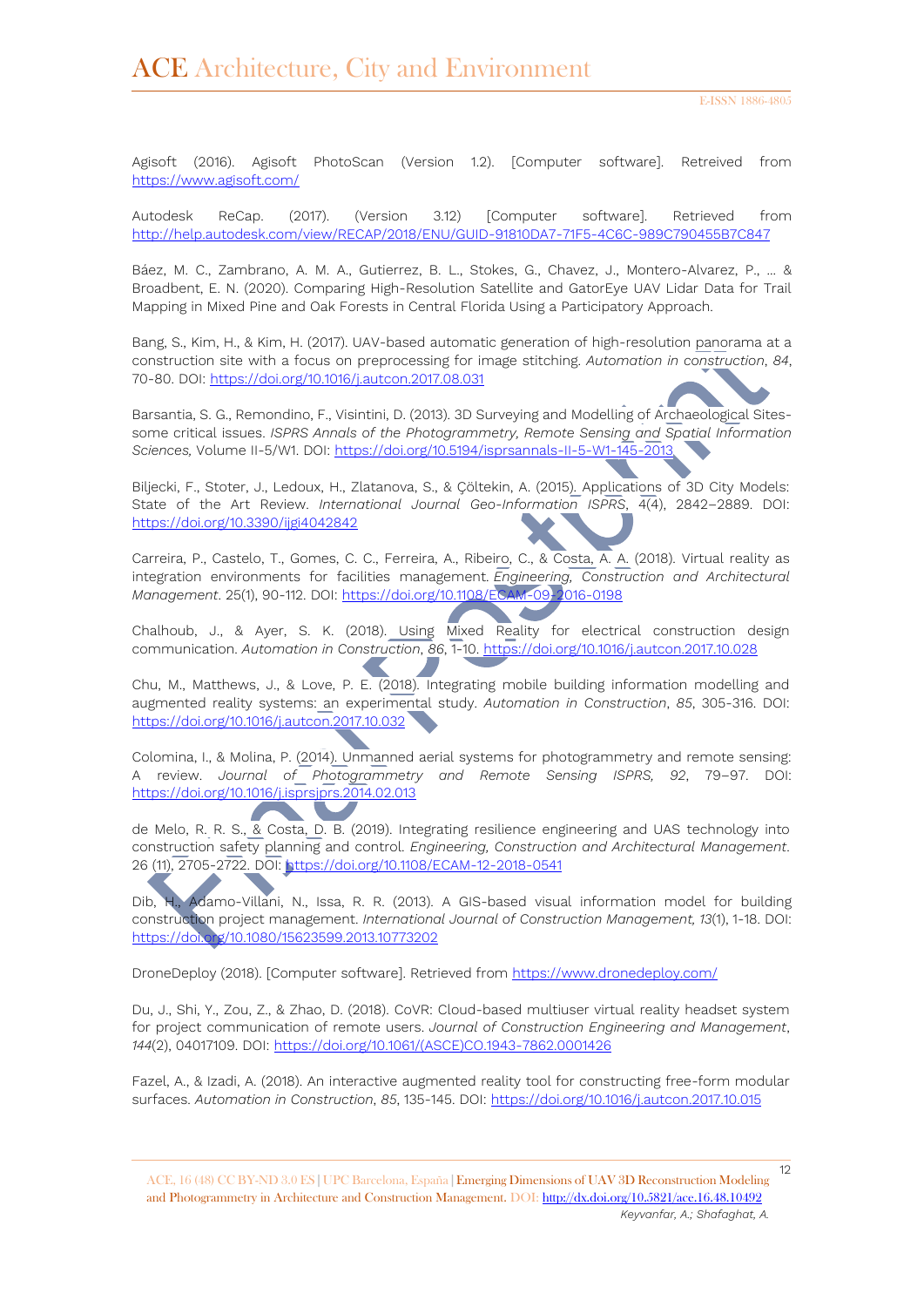Ficapal, A., & Mutis, I. (2019). Framework for the detection, diagnosis, and evaluation of thermal bridges using infrared thermography and unmanned aerial vehicles. *Buildings*, *9*(8), 179. DOI: <https://doi.org/10.3390/buildings9080179>

Freimut, H., & König, M. (2018). Planning and executing construction inspections with unmanned aerial vehicles. *Automation in Construction*, *96*, 540-553. DOI:<https://doi.org/10.1016/j.autcon.2018.10.016>

González, N. A. A. (2018). Development of spatial skills with virtual reality and augmented reality. *International Journal on Interactive Design and Manufacturing (IJIDeM)*, *12*(1), 133-144. DOI: <https://doi.org/10.1007/s12008-017-0388-x>

Goulding, J., Nadim, W., Petridis, P., & Alshawi, M. (2012). Construction industry offsite production: A virtual reality interactive training environment prototype. *Advanced Engineering Informatics*, *26*(1), 103- 116. DOI:<https://doi.org/10.1016/j.aei.2011.09.004>

Guidi, G., Russo, M., & Angheleddu, D. (2014). 3D survey and virtual reconstruction of archeological sites. *Digital Applications in Archaeology and Cultural Heritage*, *1*(2), 55-69. DOI: <https://doi.org/10.1016/j.daach.2014.01.001>

Ham, Y., Han, K. K., Lin, J. J., Golparvar-Fard, M. (2016). Visual monitoring of civil infrastructure systems via camera-equipped Unmanned Aerial Vehicles (UAVs): a review of related works. *Visualization in Engineering, 4*(1), 1. DOI:<https://doi.org/10.1186/s40327-015-0029-z>

Han, K, Lin, J, Golparvar-Fard, M. A. (2015). Formalism for Utilization of Autonomous Vision-Based Systems and Integrated Project Models for Construction Progress Monitoring. In David J. White, Ahmad Alhasan, and Pavana Vennapusa (Eds.), *Proceedings of the 2015 Conference on Autonomous and Robotic Construction of Infrastructure* (pp. 118-131). Retrieved from <https://intrans.iastate.edu/app/uploads/2015/08/CARCI-proceedings.pdf>

Hou, L., Wang, X., & Truijens, M. (2015). Using augmented reality to facilitate piping assembly: an experiment-based evaluation. *Journal of Computing in Civil Engineering*, *29*(1), 05014007. DOI: [https://doi.org/10.1061/\(ASCE\)CP.1943-5487.0000344](https://doi.org/10.1061/(ASCE)CP.1943-5487.0000344)

Huang, R., Zou, D., Vaughan, R., & Tan, P. (2018). Active image-based modeling with a toy drone. In *2018 IEEE International Conference on Robotics and Automation (ICRA)* (pp. 6124-6131). Retreieved from [https://www.ieee-ras.org/component/rseventspro/event/570-icra-2018-ieee-int-conf-on-robotics](https://www.ieee-ras.org/component/rseventspro/event/570-icra-2018-ieee-international-conference-on-robotics-and-automation/)[and-automation/](https://www.ieee-ras.org/component/rseventspro/event/570-icra-2018-ieee-international-conference-on-robotics-and-automation/)

Irizarry, J., & Costa, D. B. (2016). Exploratory study of potential applications of unmanned aerial systems for construction management tasks. *Journal of Management in Engineering*, *32*(3), 05016001. DOI: [https://doi.org/10.1061/\(ASCE\)ME.1943-5479.0000422](https://doi.org/10.1061/(ASCE)ME.1943-5479.0000422)

Jiang, W., Zhou, Y., Ding, L., Zhou, C., & Ning, X. (2020). UAV-based 3D reconstruction for hoist site mapping and layout planning in petrochemical construction*. Automation in Construction*, 113, 103-137. DOI:<https://doi.org/10.1016/j.autcon.2020.103137>

Jin, Y. Q., & Xu, F. (2007). Reconstruction of the building objects from multi-aspect high-resolution SAR images. In 2007 IEEE International Geoscience and Remote Sensing Symposium (pp. 555-558). IEEE. Retrieved from<https://ieeexplore.ieee.org/document/4422854/citations#citations>

Keyvanfar, A., Shafaghat, A., & Awanghamat, M. A. (2021). Optimization and Trajectory Analysis of Drone's Flying and Environmental Variables for 3D Modelling the Construction Progress Monitoring. *International Journal of Civil Engineering*, 1-26. DOI: <https://doi.org/10.1007/s40999-021-00665-1>

<sup>13</sup> ACE, 16 (48) CC BY-ND 3.0 ES **|** UPC Barcelona, España **|** Emerging Dimensions of UAV 3D Reconstruction Modeling and Photogrammetry in Architecture and Construction Management. DOI[: http://dx.doi.org/10.5821/ace.16.48.10492](http://dx.doi.org/10.5821/ace.16.48.10492) *Keyvanfar, A.; Shafaghat, A.*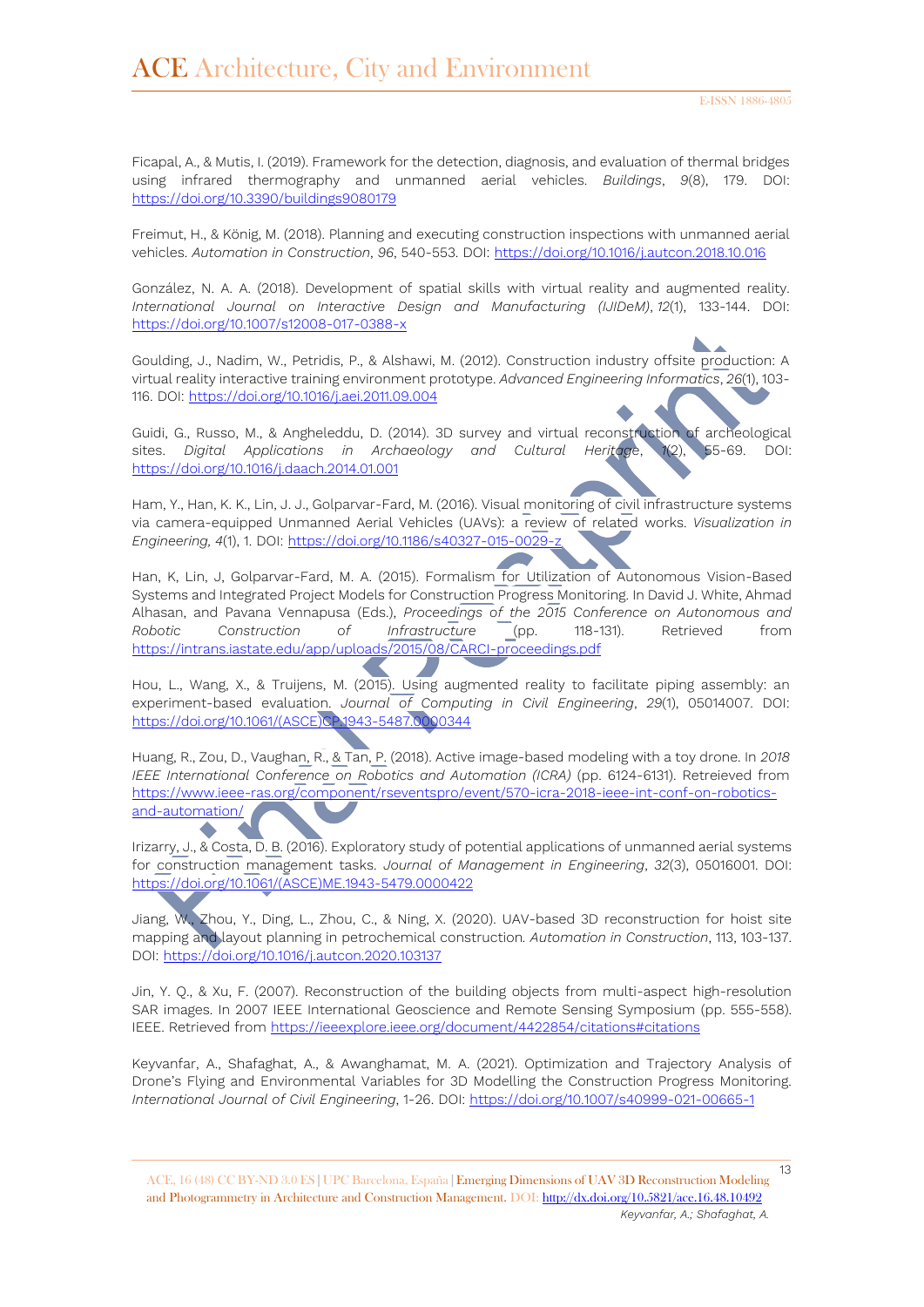Kim, H., Lee, J., Ahn, E., Cho, S., Shin, M., & Sim, S. H. (2017). Concrete crack identification using a UAV incorporating hybrid image processing. *Sensors*, *17*(9), 2052. DOI:<https://doi.org/10.3390/s17092052>

Kim, S., & Kim, S. (2018). Opportunities for construction site monitoring by adopting first personal view (FPV) of a drone. *Smart Structures and Systems*, *21*(2), 139-149. DOI: <https://doi.org/10.12989/sss.2018.21.2.139>

Kwon, O. S., Park, C. S., & Lim, C. R. (2014). A defect management system for reinforced concrete work utilizing BIM, image-matching and augmented reality. *Automation in construction*, *46*, 74-81. DOI: <https://doi.org/10.1016/j.autcon.2014.05.005>

LiMapper (2019). [Computer software]. Retrieved from <https://candrone.com/products/limapper>

Liu, M., Lee, S., & Kamat, V. R. (2019). Remote proximity monitoring between mobile construction resources using camera-mounted UAVs. *Automation in Construction*, *99*, 168-182. DOI: <https://doi.org/10.1016/j.autcon.2018.12.014>

Majid, M., Lamit, H., Keyvanfar, A., & Shafaghat, A. (2012). Conceptual intelligent building (IB) design framework to improve the level of user comfort towards sustainable energy efficient strategies: proposal validation. *OIDA International Journal of Sustainable Development*, 4(01), 11-18. Retrieved from<http://www.ssrn.com/link/OIDA-Intl-Journal-Sustainable-Dev.html>

Marques, L. F., Tenedório, J. A., Burns, M., Romão, T., Birra, F., Marques, J., & Pires, A. (2017). Cultural Heritage 3D Modelling and visualisation within an Augmented Reality Environment, based on Geographic Information Technologies and mobile platforms. *ACE: Architecture, City, and Environment,*  11(33), 117-136. DOI:<https://doi.org/10.5821/ace.11.33.4686>

Maxence, R., Uchiyama, H., Kawasaki, H., Thomas, D., Nozick, V., & Saito, H. (2019). Mobile photometric stereo with keypoint-based SLAM for dense 3D reconstruction. In *2019 International Conference on 3D Vision (3DV),* 574-582. Retrieved from [https://www.computer.org/csdl/proceedings/3dv/2019](https://www.computer.org/csdl/proceedings/3dv/2019/1ezRzLyH4bu)

Mirshokraei, M., De Gaetani, C. I., & Migliaccio, F. (2019). A web-based BIM-AR quality management system for structural elements. *Applied Siences*, *9*(19), 3984. DOI:<https://doi.org/10.3390/app9193984>

Moon, D., Chung, S., Kwon, S., Seo, J., & Shin, J. (2019). Comparison and utilization of point cloud generated from photogrammetry and laser scanning: 3D world model for smart heavy equipment planning. *Automation in Construction*, *98*, 322-331. DOI: <https://doi.org/10.1016/j.autcon.2018.07.020>

Muñoz Salinas, F., & Garcia-Almirall, M. P. (2010). Methodology to reconstruct virtual cities from the past. *ACE: Architecture, City and Environment,* 5(13), 223-236. DOI: <https://doi.org/10.5821/ace.v5i13.2501>

Murugan, D., Garg, A., Ahmed, T., & Singh, D. (2016). Fusion of drone and satellite data for precision agriculture monitoring. In *2016 11th International Conference on Industrial and Information Systems (ICIIS)* 910-914. Retrieved from [https://www.aconf.org/conf\\_81847.2016\\_11th\\_International\\_Conference\\_on\\_Indu](https://www.aconf.org/conf_81847.2016_11th_International_Conference_on_Industrial_and_Information_Systems.html) [strial\\_and\\_Information\\_Systems.html](https://www.aconf.org/conf_81847.2016_11th_International_Conference_on_Industrial_and_Information_Systems.html)

Park, C. S., & Kim, H. J. (2013). A framework for construction safety management and visualization system. *Automation in Construction*, *33*, 95-103. DOI :<https://doi.org/10.1016/j.autcon.2012.09.012>

Pedro, A., Le, Q. T., & Park, C. S. (2016). Framework for integrating safety into construction methods education through interactive virtual reality. *Journal of professional issues in engineering education and practice*, *142*(2), 04015011. DOI: <https://doi.org/10.1016/j.autcon.2012.09.012>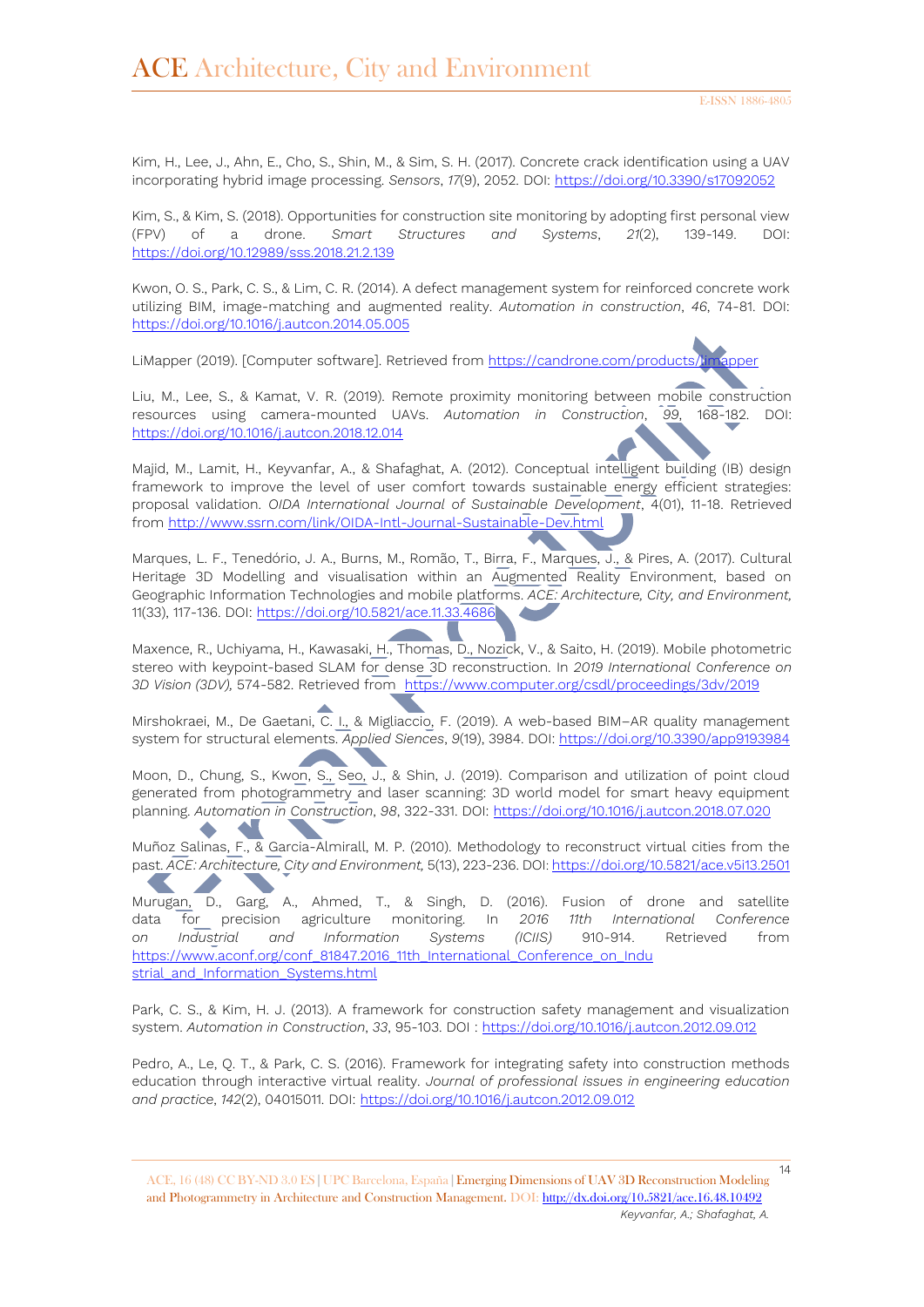Pejoska, J., Bauters, M., Purma, J., & Leinonen, T. (2016). Social augmented reality: Enhancing contextdependent communication and informal learning at work. *British Journal of Educational Technology*, *47*(3), 474-483. DOI:<https://doi.org/10.1111/bjet.12442>

Photomodeler (1997). [Computer software]. Retrieved from [www.photomodeler.com](http://www.photomodeler.com/)

Pix4D (2017). (Pix4Dmapper version 4.1) [Computer software]. Retrieved from <https://support.pix4d.com/hc/en-us/sections/360003718992-Manual>

Portalés, C., Casas, S., Gimeno, J., Fernández, M., & Poza, M. (2018). From the paper to the tablet: on the design of an AR-based tool for the inspection of pre-fab buildings. Preliminary results of the SIRAE project. *Sensors*, *18*(4), 1262. DOI:<https://doi.org/10.3390/s18041262>

Ratajczak, J., Riedl, M., & Matt, D. T. (2019). BIM-based and AR application combined with locationbased management system for the improvement of the construction performance. *Buildings*, *9*(5), 118. DOI:<https://doi.org/10.3390/buildings9050118>

Sacks, R., Perlman, A., & Barak, R. (2013). Construction safety training using immersive virtual reality. *Construction Management and Economics*, *31*(9), 1005-1017. DOI: <https://doi.org/10.1080/01446193.2013.828844>

Sampaio, A. Z., Rosário, D. P., & Gomes, A. R. (2012). Monitoring interior and exterior wall inspections within a virtual environment. *Advances in Civil Engineering*, *2012*. DOI: <https://doi.org/10.1155/2012/780379>

Schönberger, J. L., & Frahm, J. M. (2016). Structure-from-motion revisited. In *Proceedings of the IEEE conference on Computer Vision and Pattern Recognition (CVPR),* 4104-4113. Retrieved from <https://ieeexplore.ieee.org/document/7780814>

Shazali, A. S. A. Tahar, K. N. (2019), Virtual 3D model of Canseleri building via close-range photogrammetry implementation. *International Journal of Building Pathology and Adaptation*, 38(1). 217-227. DOI:<https://doi.org/10.1108/IJBPA-02-2018-0016>

Siebert, S. Teizer, J. (2014), Mobile 3D mapping for surveying earthwork projects using an Unmanned Aerial Vehicle (UAV) system. *Automation in Construction,* 41, 1-14. DOI: <https://doi.org/10.1016/j.autcon.2014.01.004>

Stotko, P., Golla, T. (2015). Improved 3D Reconstruction using Combined Weighting Strategies. In *Proceedings of CESCG 2015: The 19th Central European Seminar on Computer* Graphics (pp. 135-142). Retrieved from [https://www.worldcat.org/title/proceedings-of-the-19th-central-european-seminar](https://www.worldcat.org/title/proceedings-of-the-19th-central-european-seminar-on-computer-graphics-cescg-2015-april-20-22-2015-smolenice-slovakia/oclc/911526632)[on-computer-graphics-cescg-2015-april-20-22-2015-smolenice-slovakia/oclc/911526632](https://www.worldcat.org/title/proceedings-of-the-19th-central-european-seminar-on-computer-graphics-cescg-2015-april-20-22-2015-smolenice-slovakia/oclc/911526632)

Tang, P., Huber, D., Akinci, B. (2011). Characterization of laser scanners and algorithms for detecting flatness defects on concrete surfaces. *Journal of Computing in Civil Engineering*, *25*(1), 31-42. DOI: [https://doi.org/10.1061/\(ASCE\)CP.1943-5487.0000073](https://doi.org/10.1061/(ASCE)CP.1943-5487.0000073)

Tavares, P., Costa, C. M., Rocha, L., Malaca, P., Costa, P., Moreira, A. P., ... & Veiga, G. (2019). Collaborative welding system using BIM for robotic reprogramming and spatial augmented reality. *Automation in Construction*, *106*, 102825. DOI:<https://doi.org/10.1016/j.autcon.2019.04.020>

Wendel, A., Irschara, A., & Bischof, H. (2011). Automatic alignment of 3D reconstructions using a digital surface model. In *CVPR 2011 WORKSHOPS,* 29-36. Retrieved from <https://www.computer.org/csdl/proceedings/cvprw/2011/12OmNwJPMYe>

ACE, 16 (48) CC BY-ND 3.0 ES **|** UPC Barcelona, España **|** Emerging Dimensions of UAV 3D Reconstruction Modeling and Photogrammetry in Architecture and Construction Management. DOI[: http://dx.doi.org/10.5821/ace.16.48.10492](http://dx.doi.org/10.5821/ace.16.48.10492) *Keyvanfar, A.; Shafaghat, A.*

15